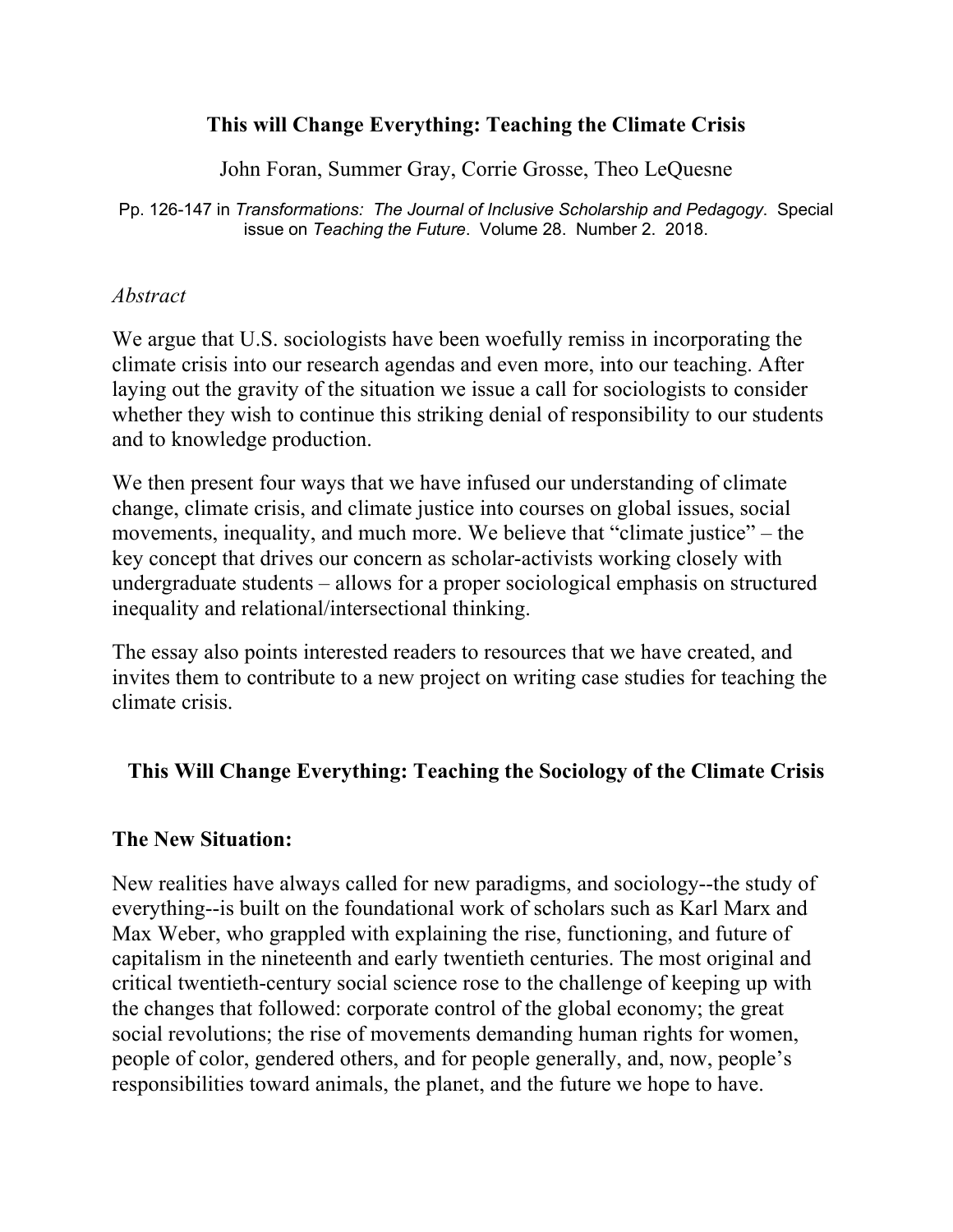While doing this work, however, sociology lost some of its critical punch, reducing too many of us in the social sciences in the US to specialists writing largely for each other. Nowhere has this been as dramatic as in the striking inattention of both mainstream and critical intellectual currents to issues of environmental and climate-induced destruction in the early twenty-first century, even as their effects have become inescapable realities.

The relative absence of the climate crisis from social science discourse demands immediate attention, as the academy, like humanity itself, now must scramble to address the existential question of climate change, and to do so with urgency. In the past few years, a new generation of scholars, teachers, and activist intellectuals has been prompted to create new fields in response to this omission, specifically a sociology of the climate crisis and a sociology of climate justice, alongside the movement that bears the same name. These scholars and their allies have begun to forge a new understanding of the climate crisis within every field of sociology and across the social sciences, humanities, natural sciences, and education, both in the university and among public and movement intellectuals.

Our appeal to focus sociology on the climate crisis is grounded in a decadesold call for the social sciences and humanities to take on this issue, the physical realities which the earth sciences have long understood. Two decades ago, environmental scientist Jane Lubchenco (1998:491) put it eloquently:

Urgent and unprecedented environmental and social changes challenge scientists to define a new social contract.… The new and unmet needs of society include more comprehensive information, understanding, and technologies for society to move toward a more sustainable biosphere – one which is ecologically sound, economically feasible, and socially just. New fundamental research, faster and more effective transmission of new and existing knowledge to policy- and decision-makers, and better communication of this knowledge to the public will all be required to meet this challenge.

Scholars from diverse disciplines have echoed and answered her call. Paul Sabin (2010) argues that historians have an important role to play in shaping the historical interpretations and myths that inform climate policy dialogues. Sherilyn MacGregor (2010) urges greater inclusion of feminist perspectives on climate change in the social sciences, highlighting a lack of conversation between scholars of feminism and scholars of climate change – exactly the kind of gap we hope to bridge with our call for climate justice pedagogy and scholar activism. Lisa Kretz (2012) brings ethics to bear on climate change, examining the gap between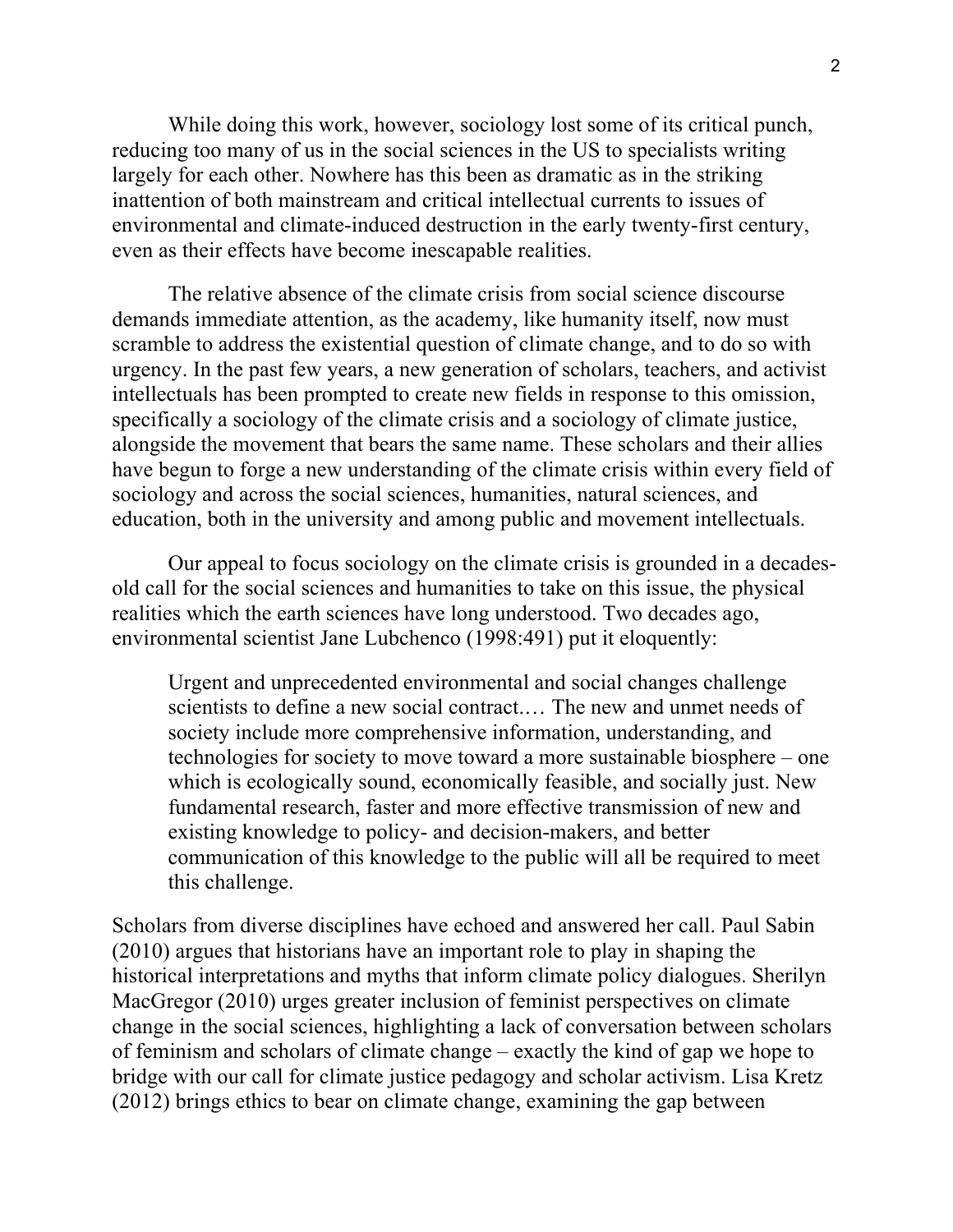theoretical commitments and action. Geoff Mann and Joel Wainwright's *Climate Leviathan* (2018) advocates a political theory of climate futures with key insights for teaching climate justice in political science and theory. The arts and humanities have equally significant contributions to make. The Association of Literature and the Environment's 2018 co-presidents placed climate justice front and center in their mission statement; the association's journal, *Interdisciplinary Studies in Literature and Environment*, published a special issue devoted to climate change in 2014 (Volume 21, Issue 1). It includes Siperstein's (2014) "Teaching Climate Change," a poem pondering how teachers might guide students to manage the severity of the crisis and to search for solutions*.* Alaimo's powerful "Bring Your Shovel!" (2014) offers another literary call to arms to develop climate resilience. The Banff Center for Arts and Creativity (known for supporting artists and filmmakers) is dedicating their 2018 conference to Beyond Anthropocene (https://www.banffcentre.ca/programs/beyond-anthropocene-banff-researchculture-bric-0). Media scholar Janet Walker and environmental attorney Ariel Nelson (Forthcoming) bring their respective lenses of analysis to bear on the *Juliana v. United States* case in which youth are suing the United States for violating their right to life, liberty, and property by not advancing climate justice. In sum, many disciplines are enhancing understanding and calling for action around climate change.

Despite this recognition of the need for scholarship on climate justice and climate crisis, there are only a few resources for parallel pedagogies. Burnham et al. (2014) highlights geography's potential to contribute to climate justice in an article and teaching and learning guide in *Geography Compass*. Selin (2016), an earth and planetary scientist, examines teaching strategies and learning outcomes for incorporating UN climate summits into teaching, outlining an approach similar to one we explore in this article. Meadows, Sweeney, and Mehers (2016) offer *The Climate Change Playbook* with games for encouraging systems thinking and effective climate change communication in the classroom, while Siperstein, Hall, and LeMenager explore useful pedagogical strategies in their anthology *Teaching Climate Change in the Humanities* (2017). NGOs are also publishing teaching tools, including the Mary Robinson Foundation's *The Geography of Climate Justice* (2011) and the NAACP's *Teaching Intersectionality and Environmental Justice in Our Classrooms* (n.d.), a publication whose first line highlights climate science. Institutions are also responding to the lack of systematic and collaborative teaching resources for teaching climate change through initiatives such as the University of California and California State University System UC-CSU Knowledge Action Network to bring climate change teaching insights and resources together for college and K-12 classrooms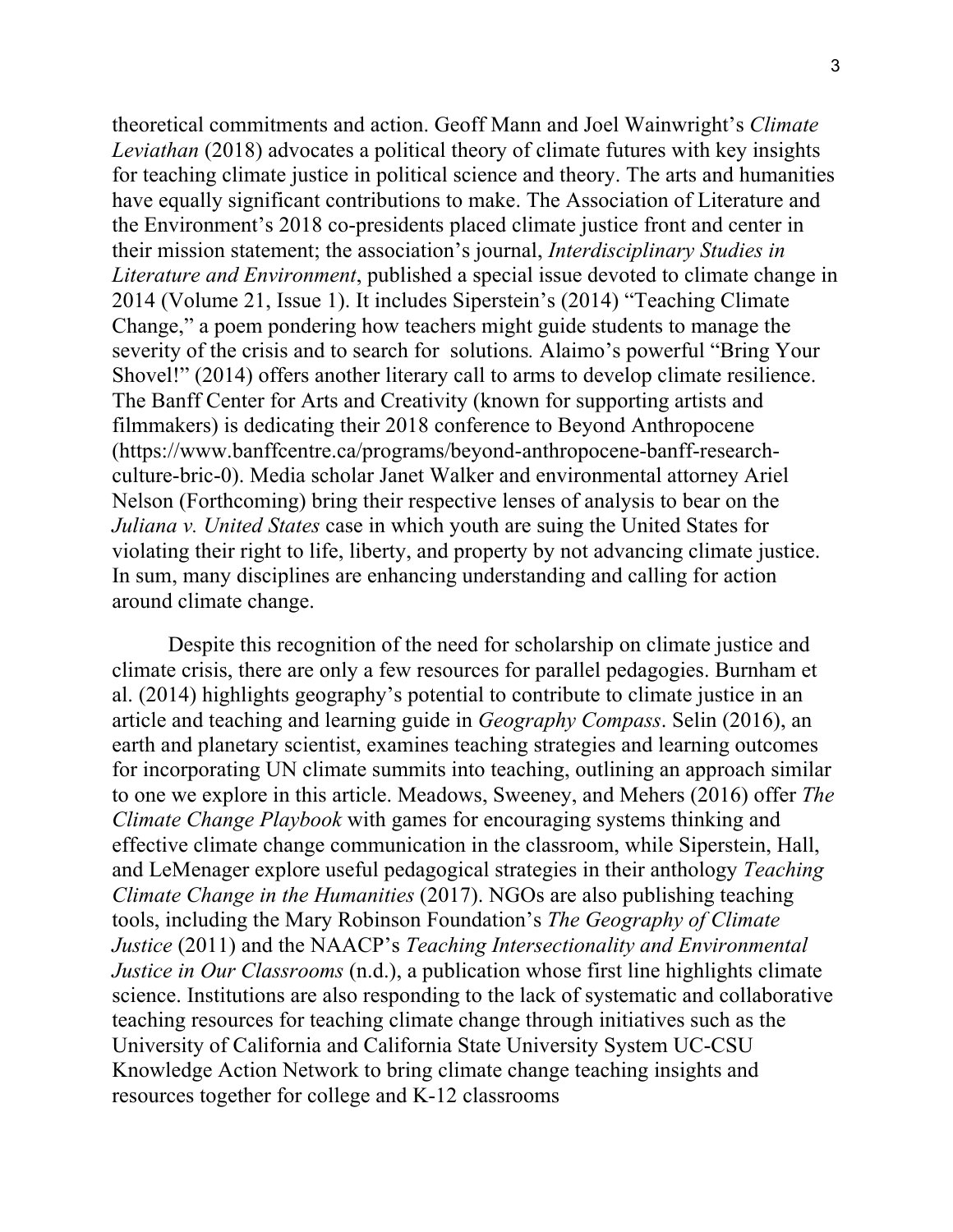[http://climatechampions.ucop.edu/uc-csu-knowledge-action-network-fortransformative-climate-and-sustainability-education-andaction/#07e637130bad09562]. Here, we take up Lubchenco's call within the particular context of sociology, stressing the need for sociological pedagogy to grapple with this new social contract of climate crisis.

Climate science is clear that the business as usual (BAU) economic model of the current phase of capitalist globalization will take average world surface temperatures past a two degrees Celsius (3.6 degrees Fahrenheit) rise compared with the pre-industrial revolution early 1800s. This two degrees is best understood as the boundary between "extremely dangerous" and "chaotic" levels of climate change (Anderson). Consider the following: to have a 66 percent chance of staying under two degrees, there is a total remaining carbon budget of about 500 tons of carbon dioxide (for simplicity other greenhouse gases are left out of these calculations). In recent years, the world has been burning through more than 30 tons of this total annually. Based on these calculations, a BAU approach gives only a two-thirds chance of avoiding social and political chaos by the year 2035 or so.

The situation is far worse than this data. The proven reserves held by the coal, gas, and oil companies and countries come to five times the amount of fossil fuels that can be burnt for the rest of the century. In addition, climate science has established the threshold of 1.5 degrees celsius as a safer upper limit for staving off climate change-precipitated chaos. Indeed, climate "disruption" has grown as temperatures have blown past the 1.0 degree mark. This data addresses only average surface temperature warming: what counts is the impact of this change on food systems, fresh water supplies, ocean life, and the air we breathe. There will also be an increase in the number of devastating storms, droughts, floods, fires, and so on, all of which will vary by region. Moreover, elementary social science suggests that current and subsequent decades will witness dangerous social, economic, and political consequences, including massive migrations--possibly of up to several billion people--away from flooded coastal cities. <sup>1</sup> Other possible consequences include chronic wars and other forms of violence over food, land, and water. Social, economic, and political instability could lead to the end of democracy and a resurgence of authoritarian, omni-surveillant, militarized states across most of the globe. "In 2013, James Clapper, the highest-ranking intelligence official in the United States, testified to the Senate that 'extreme weather events (floods, droughts, heat waves) will increasingly disrupt food and energy markets,

<sup>&</sup>lt;sup>1</sup> According to the United Nations Environmental Program (UNEP), fifty percent of the world's people live within forty miles of a coastline, and three-quarters of the world's large cities are on the coast.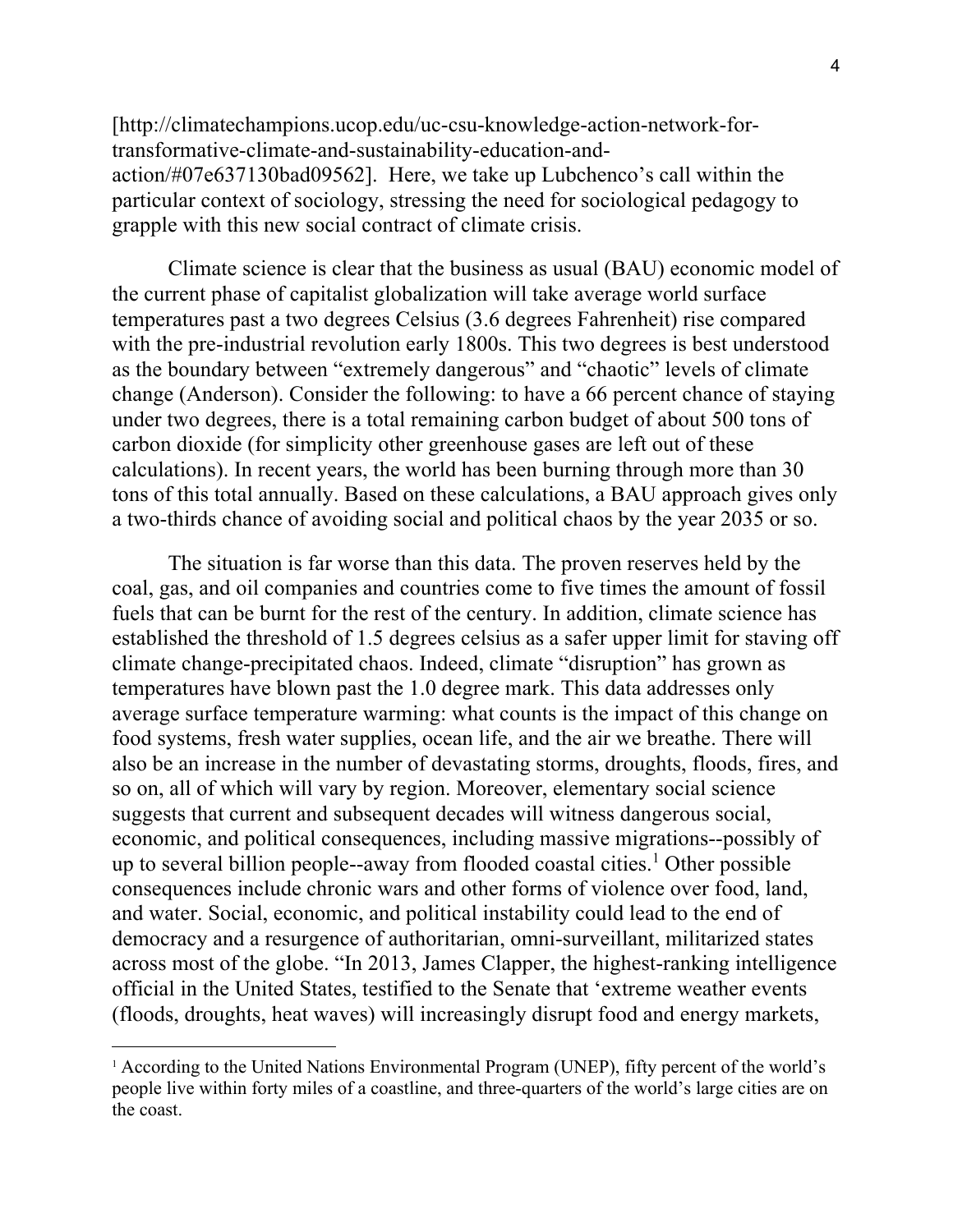exacerbating state weakness, forcing human migrations, and triggering riots, civil disobedience, and vandalism'" (quoted in Ghosh 140). Though the Obama administration's concern with vandalism seems quaint, the Trump intelligence agencies are being obliged to cannot even mention the term "climate change." A lucid look at these social facts suggests that variants on these scenarios become increasingly probable with every tenth of a degree rise above 1.5 degrees celsius.

This looming crisis means dropping BAU sociology and scholarship in the BAU university, in favor of transforming what, how, and who we teach. Call this potential sea change the first pillar of the new sociology of climate change. As public intellectual and climate activist Naomi Klein puts it: *This Changes Everything*.

### **Toward a Sociology of the Climate Crisis:**

What might a sociology of climate change look like? In 2011, English sociologist and social theorist John Urry made a path-setting contribution in *Climate Change and Society*, and Danny Chivers' contemporaneous *No-Nonsense Guide to Climate Change* is still one of the best short overviews of the climate crisis. The 2015 American Sociological Association anthology edited by Riley Dunlap and Robert Brulle, *Climate Change and Society: Sociological Perspectives*, with important chapters on "Climate Justice and Inequality" and "Civil Society, Social Movements, and Climate Change," authored by Sharon Harlan, David Pellow, and Timmons Roberts (with Shannon Bell, William Holt, and Joane Nagel), and by Beth Caniglia, Robert Brulle, and Andrew Szasz, respectively. These are some of the key U.S. players in the new sociologies of climate and environmental justice of which we are in need. Finally, as we mention above, there is now the edited collection *Teaching Climate Change in the Humanities*, with an "Afterword" by Bill McKibben, which should be on every teacher's bookshelf.

Our own scholarship points to two crucial areas of study inside a sociology of climate change: the crisis itself and the movements that seek to resolve the crisis. The terms "environmental justice" and "climate justice" refer to a set of insights and practices that center the effects of environmental decision-making and climate change on the stakeholders and communities who are most affected by them but who are least responsible for them and who often possess the fewest resources to adapt to such policies. These populations live on the "frontlines" of the climate problem--from low-lying island nations to the Global South to communities of color and low-income areas across the United States.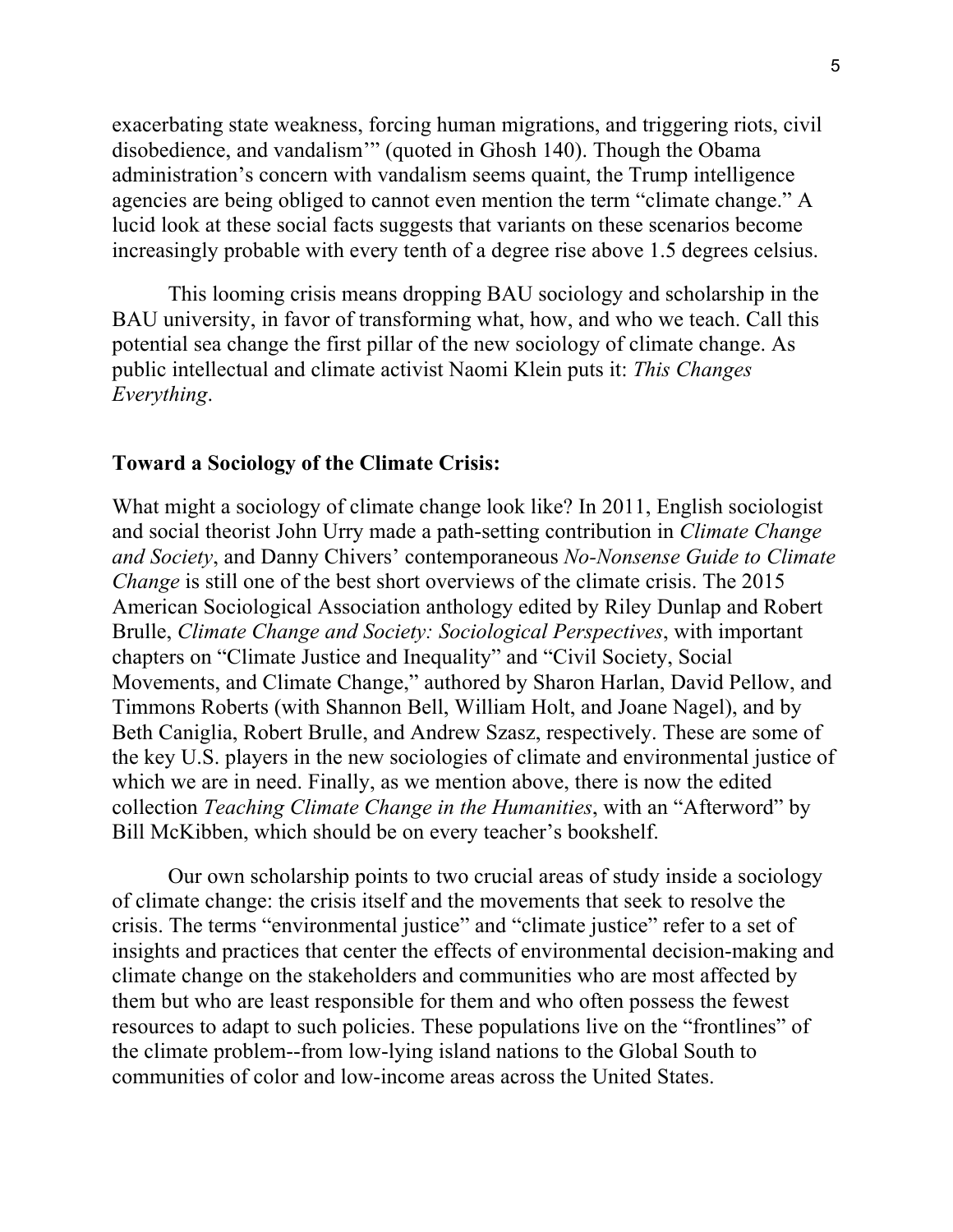Moreover, the concepts of environmental and climate justice are consonant with the educational goal of the United Nations' 2030 Agenda for Sustainable Development adopted in 2015 and expressed in Sustainable Development Goal 4.7: "To ensure that all learners acquire the knowledge and skills needed to promote sustainable development, including, among others, through education for sustainable development and sustainable lifestyles, human rights, gender equality, promotion of a culture of peace and non-violence, global citizenship and appreciation of cultural diversity and of culture's contribution to sustainable development" (United Nations 2015).

The sociology now required can be defined as the study of everything about the climate crisis and its possible trajectories. The first principle of this sociology is that everything is connected to everything else--the first principle of ecology, or the worldview of Buddhism (Batchelor). Two further principles follow from this foundation. Empirically, our present moment and the foreseeable future can be viewed as a *triple crisis* of economics, democracy, and violence in the context of cultural and ideological change. We are living through several profound deteriorations in the quality of life on earth: 1) a deep and persistent economic crisis manifested in global economic uncertainty and inequality, including vast gender, racial/ethnic, and national disparities; 2) a crisis of democracy as governments and political parties fail to live up to public expectations in many regions of the world, and 3) a growth in militarism and violence as a result of both the economic crisis and the democratic deficit. The nodes of this triple crisis are bound together by and exacerbate the increasing likelihood of climate chaos. The interdependency of the crises means that holistic and relational thinking are essential to confront climate change and to create climate justice.

The theoretical and methodological counterparts to this "wicked problem"<sup>2</sup> invite us to practice a "transboundary" sociology. Instructors and students need to learn to connect the dots in confronting the climate crisis leading to the breaking down of traditional disciplinary boundaries in our paths. Thus, we must embrace the proactive challenge of injecting the implications of the climate and environmental crises (and consider making this the central academic enterprise for

<sup>&</sup>lt;sup>2</sup> A "wicked" problem is "difficult or impossible to solve because of incomplete, contradictory, and changing requirements that are often difficult to recognize" (Wikipedia, citing the Australian Public Service Commission). Climate change may in fact be considered a *super* wicked problem, characterized by three further features: 1) time is running out, 2) those seeking to end the problem (humans, and more precisely, global elites) are also causing it, and 3) it is a global collective action problem overseen by at best a weak central authority (as anyone who has ever witnessed a U.N. climate summit can attest) (Levin et al.).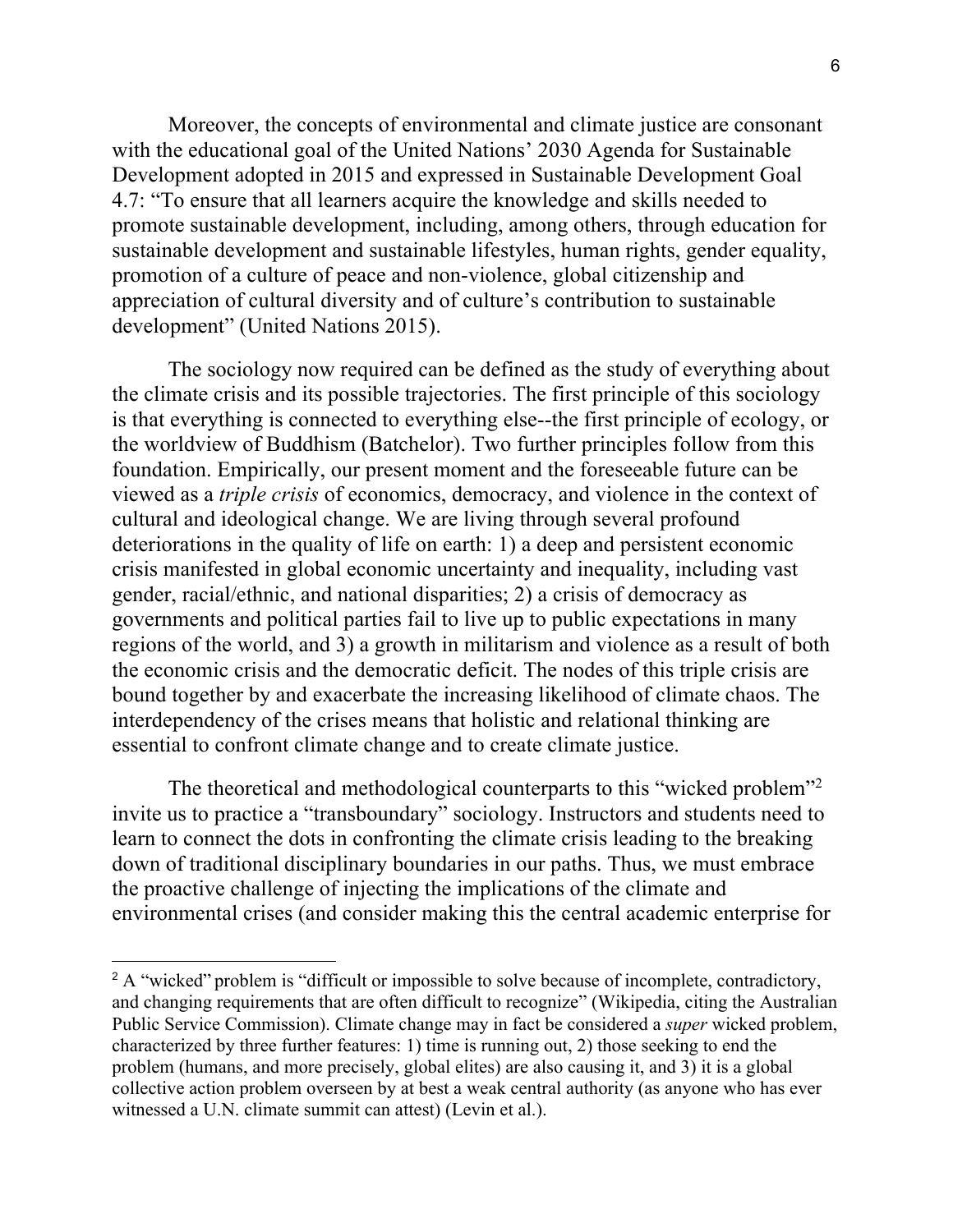the foreseeable future) into our teaching across the disciplines, from introductory classes to courses on gender, race/ethnicity, social change, social movements, globalization, culture, and much more.

If we are concerned about the possible state of the world in, say, 2050, then scholars will have to analyze the future better and more intensively than we currently do. Responding to the world's calls for climate justice entails entertaining visions of different futures, and a distinctive feature of teaching in this context involves envisioning scenarios of change and transformation and encompassing creative endeavors by artists, writers, and performers who can help re-imagine the seeming inevitability of climate chaos into a society where there is hope.

### **Four Perspectives on Teaching Climate Justice**

#### *Climate Justice and Scholar-Activism in the Case Study Classroom – John Foran*

My teaching, research, and public sociology/activist scholarship changed irrevocably after I witnessed the global climate justice movement in action at the two-week long alternative Klimaforum that shadowed the UN climate summit in Copenhagen in 2009. Here I encountered such voices as Naomi Klein, Bill McKibben, and Mohamad Nasheed, ex-president of the Maldives. Studying the causes of twentieth-century revolutions enabled me to take up the causes of contemporary social movements for radical change. As a result of this work, I have seen that if it can reach its potential the global climate justice movement is potentially an unprecedented transformative force for change.

Because more conventionally-oriented academics often are skeptical (always a good thing) or dismissive (not so good) of scholarship that is informed by and informs activism, I want to make a brief argument about the methods, techniques, theories, and value of scholar-activism and public scholarship.

Participatory action research (PAR) is a methodological approach intended to disrupt the traditional boundaries and hierarchies between scholars and research subjects, allowing for both groups to engage one another in the processes of knowledge production (Gaventa and Cornwall). In the PAR model, choices concerning research questions, research design, data collection and analysis, conclusions, and publishing are often made in collaborative, consensus-based ways rather than unilaterally or by fiat by university scholars. The underlying assumption and intention is that more democratic research methods will produce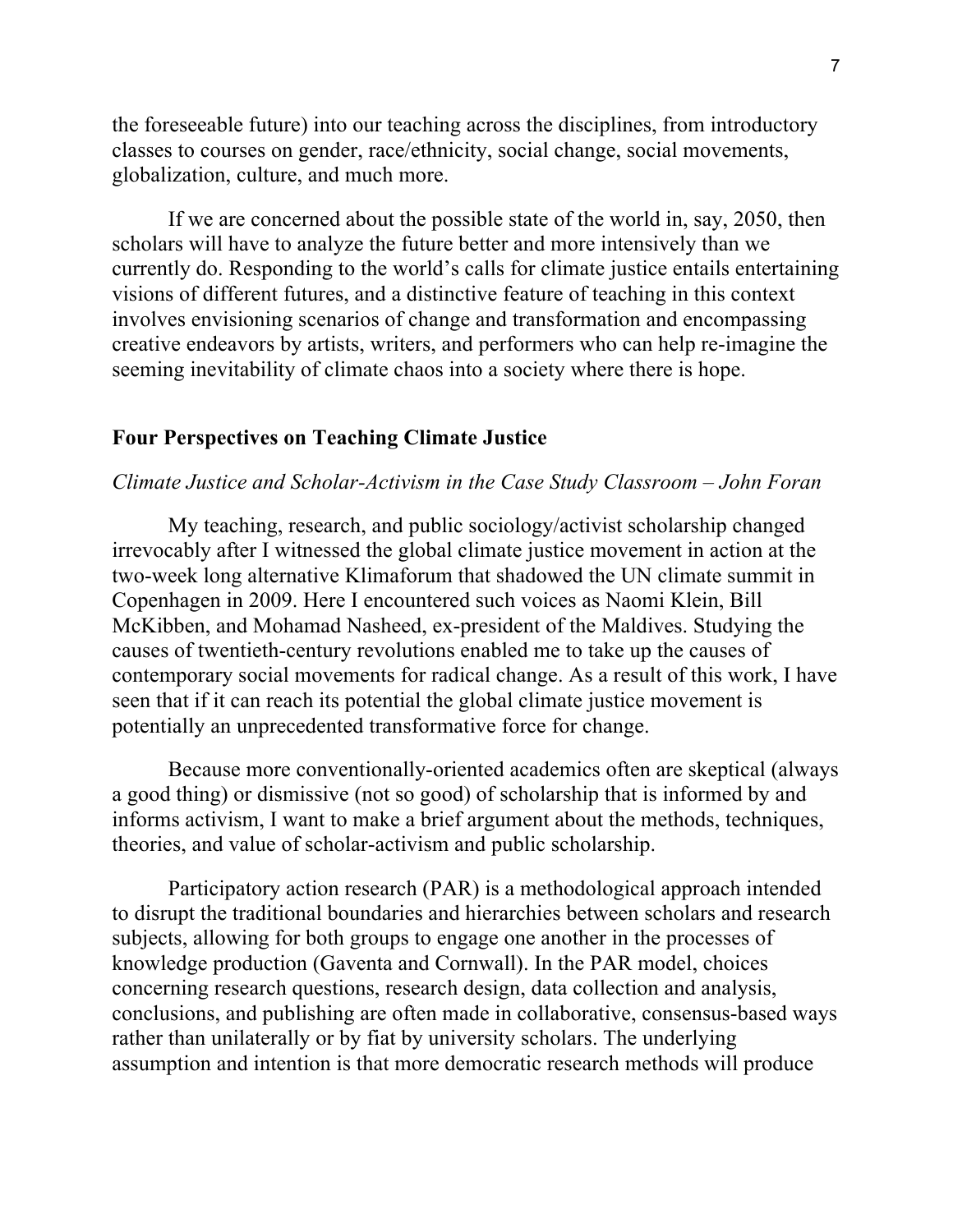more rigorous scholarship that reflects greater respect and accountability across traditional university-community and other unequal divides.

There are significant and sometimes underappreciated advantages to the study of social movements by scholar-activists. These include the access that is afforded to the movements themselves, of course, by our participation in them, the collection of richer data by our presence at both mundane and key moments of social movement self-creation, and the cultivation of a depth of understanding that occurs in forming relationships of trust. This form of research also has more subtle advantages: participation, whether as ordinary members or in leadership capacities, provides opportunities to directly test and refine our ideas of how such movements form, grow, and sometimes succeed. Each of the authors have seen this on more than one occasion in our own lives, and know that it is a mutually enlightening, enjoined experience for scholars to become activists and for activists to become agents of theoretical, conceptual, and empirical knowledge production. It seems quite certain that social movements will never be fully understood – let alone aided in their objectives – by remaining entirely outside them.

This way of learning is more important than ever due to Trumpism and the climate crisis, both of them glacial and deadly. It can inform our teaching and transform our students' lives. The courses I now teach include Sociology 134EC: Earth in Crisis, Sociology 134CJ: Climate Justice, Sociology 134A: Activism (discussed below by Corrie Grosse), and most recently, Sociology 130SD: The World in 2050: Sustainable Development and Its Alternatives.<sup>3</sup> These courses offer some of the techniques and best practices discussed by all three of my coauthors below; in fact, all three have been teaching assistants in them, and I now include them among my own teachers because of their visionary, next-generation brands of scholarship, teaching, and activism.

One pedagogical technique that has been particularly effective for teaching about the climate crisis is the case method. The case method is a student-centered, interactive pedagogy which changes the classroom process into a collective search for an analysis and/or solution to a specific problem based on a "case." The case provides information about a situation, without analyzing it. In other words, it is much more a story than a standard journal article. Students encounter the "facts" much in the same way as historical actors do – finding them messy, partial, ambiguous. The job of the students, with their instructors, is to fashion solutions to the problem presented in the case through a process of facilitated dialogue. The

<sup>&</sup>lt;sup>3</sup> These syllabi can be found on the website of The Climate Justice Project (http://www.climatejusticeproject.org/pedagogy/).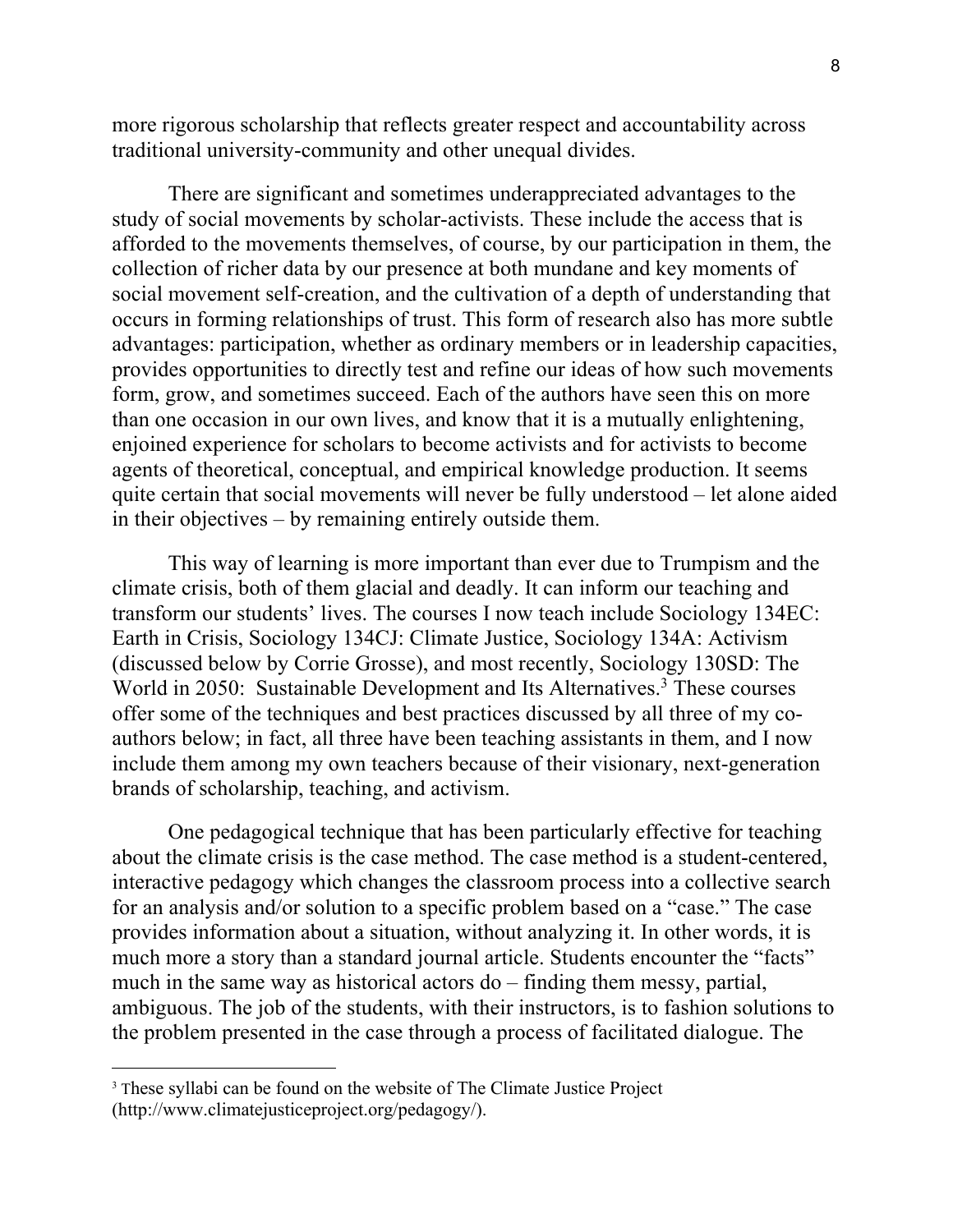case method allows students to build confidence in defining, confronting, analyzing, and solving problems through interactive discussions, by constructing analytic bridges between theory and data, and by exercising and developing skills in both public speaking and group problem solving. 4

The case method revolves around discussion and role-playing—both highly collective exercises. One might think of the class as a group of community members or colleagues, a team of government ministers, or members of a political party, who have been asked to work together on a problem. At other times students play a single central protagonist facing a seemingly intractable predicament. The typical "flow" of a case discussion in my classes starts with a series of factual questions that set the scene and allow students to enter the discussion comfortably at a low barrier to participation, followed by a lively role play,<sup>5</sup> in which they "inhabit" the case and debate the terms of the dilemma (sometimes this ends with a vote on a set of alternative courses of action) and then stepping out of their roles and moving on to an extensive analytic section in which the larger implications of the discussion are drawn out.

I have used this method to tremendous effect in my courses that dealt with issues of development and social revolutions in the Global South. Together with a group of talented graduate students and the help of grants from the American Sociological Association grant, I helped create a set of cases that could be used in such classes, as well as a website for teachers of the case method (http://www.soc.ucsb.edu/projects/casemethod/intro.html). The method can and has been adapted in less rigorous forms by many of us. Cases can be found anywhere, from the news to everyday life, and good teachers bring them into the classroom all the time. The extended role play, as described by Theo LeQuesne

<sup>5</sup> My instructions to role players include: "Study what is told to us about your character. Then think about what your character's point of view would be on the issues raised in the case. You should use your own words to capture the flavor of the character in the role play (don't read the text back to us) and are encouraged to try to go beyond what is given to us to make arguments about the issues at hand, as long as you keep within what is known about the character. By the way, use the first person when you speak: 'I say we should do this,' – inhabit the person you are playing, let yourself act!"

<sup>&</sup>lt;sup>4</sup> This characterization of the goals of the case method, and some of the procedures and classroom processes described later in this essay are adapted from the course syllabi of professors Louis L. Ortmayer of Davidson College and Brian Mandell of the Kennedy School of Government, Harvard University, who in turn adapted it from David Schodt of Saint Olaf College. Thanks are also due to John Boehrer, former director of the Pew Faculty Fellowship in International Affairs, Kennedy School, Harvard, and director of teaching resources for the Electronic Hallway, Evans School of Public Affairs, University of Washington.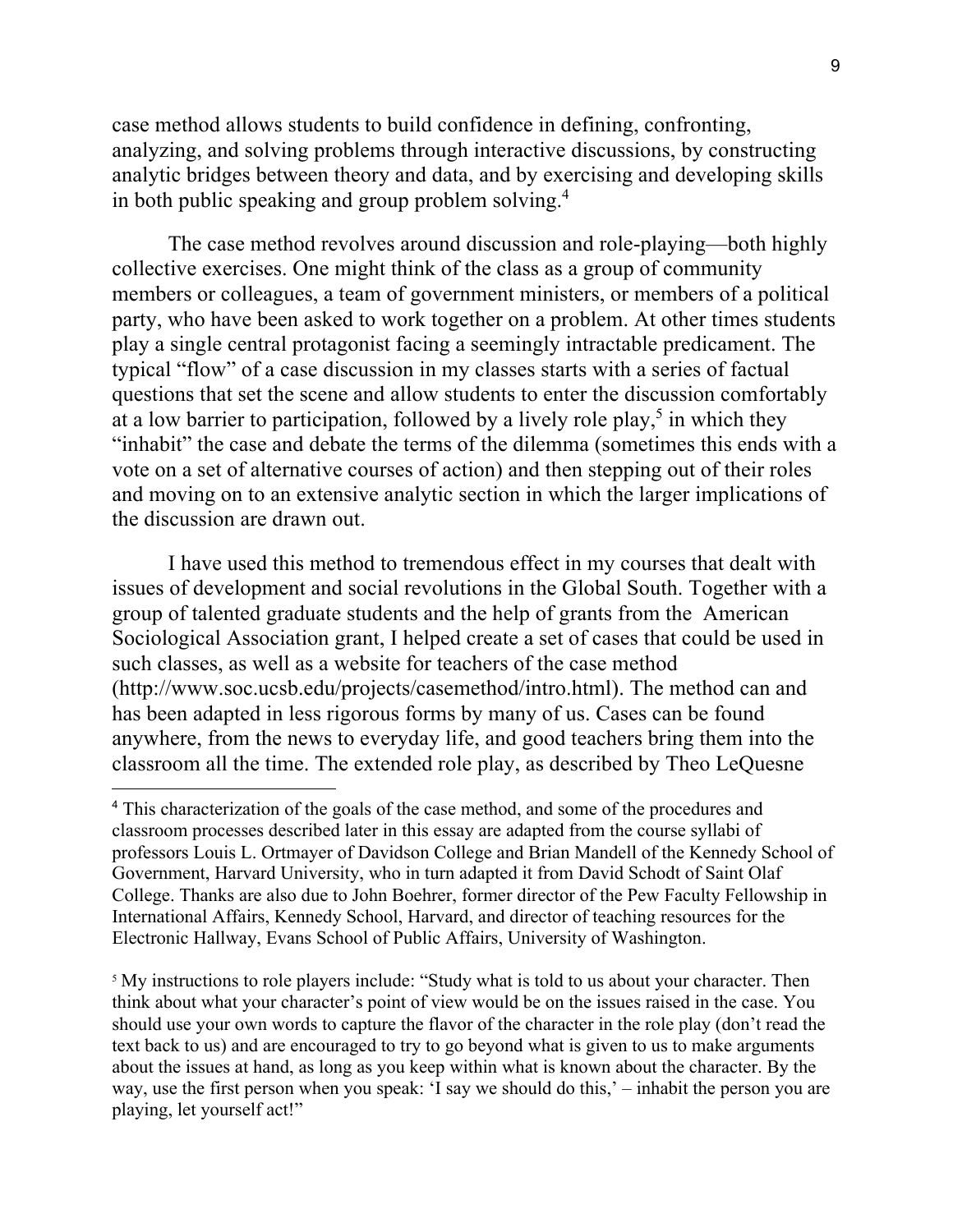below, is a useful experience for undergraduates and the deep learning that occurs can be qualitatively different than with lecturing based on the usual classroom materials of scholarly books and articles. As Summer Gray shows below, the same can be said of the use of visual materials, including film, as "cases" for analysis.

The dilemma for using the method in teaching about the climate crisis today is that we lack a body of case materials for these subjects, and that gap is one that we must close as soon as possible. One promising initiative is the UC Case Studies in the Environment which can be viewed at http://cse.ucpress.edu/. We must support this and develop our own cases around the climate crisis and the social movements that confront it.

#### *Envisioning Sustainable Futures and Other Tools of Reflection – Summer Gray*

Marx told his children stories on long walks across London's Hampstead Heath. A Sunday afternoon ritual, these wanderings were said to entertain spontaneous worlds with characters and plots brought to life by the untethered imagination of a serious mind on its day of rest. Over the years, an endless book unraveled, tucked away and concealed in the intimate and illegible space of Marxian fatherhood and a slew of childhood memories. I have often wondered what stories came to light in this playful exchange, what solutions might have been worked out in the lighter moments of an intellect burdened by such a profound calling as *to change the world.* Letting go of any hope to excavate the true content of Marx's unwritten tale – I will leave that to the biographers and historians – I imagine (with creative license) that his stories involved harrowing accounts of a planet on the verge of transformation, perhaps not much different than the world we inhabit today, with its many problems and unrealized possibilities.

Storytelling, in this sense, is more than a companion to critical thought. It is a quintessentially human exercise that produces its own problems and unrealized possibilities. While the tendency to produce "grand narratives" has been heavily criticized for good reasons, it is worth noting that no critique is possible without a narrative of injustice, however large or small, nuanced or straightforward, empirical or theoretical, entertaining or mundane. Such stories provide a platform for envisioning alternatives, and as Frederic Jameson (2005) cautions, we must not abandon the intellectual architecture or our untapped talent for imagining utopian futures. While Marx was a closet storyteller in his time, I like to imagine that if he roamed the parks of London today, he might be friends with China Miéville, Kim Stanley Robinson, Saci Lloyd, Franny Armstrong, Amitav Ghosh, and other pioneers of climate storytelling, blurring the boundaries between fiction and nonfiction in order to envision a way out of the climate crisis.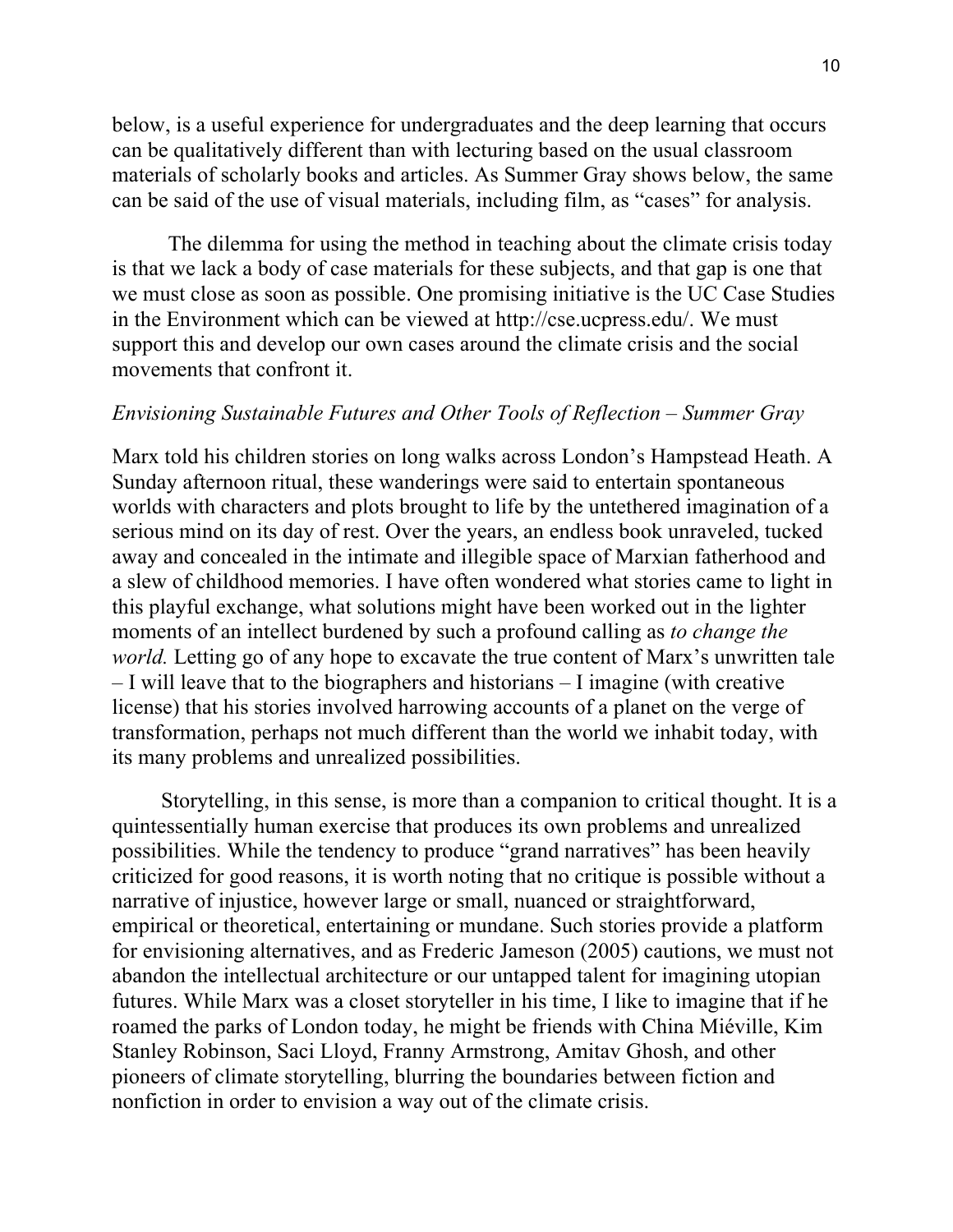What does this mean for the students of today, who must now confront – and be invited to confront – a host of new oppressions and existential crises posed by climate change? I believe it means that we must move beyond traditional modes of teaching and learning, returning to the roots of critical thought while engaging fully in the arts of storytelling.

There are limitless pedagogical possibilities for integrating storytelling into the curriculum, including the most obvious example of including fiction and film in the course syllabus.6 I have used Octavia Butler's *Parable of the Sower* and Jonathon Porritt's *The World We Made* in my own courses, and John Foran has used novels such as Saci Lloyd's *Carbon Diaries* and films such as Franny Armstrong's *The Age of Stupid* with great success. There are of course other methods for engaging in storytelling that allow students to play a leading role. Corrie Grosse once asked students to collectively write a fictional account of the world in 2050, which resulted in a spectacular display of handwritten notes and drawings tacked onto a roll-out paper timeline.

One of my favorite tools for engaging in storytelling is filmmaking, made possible by the increasing accessibility of cameras and film editing software. In the digital age of corporate capitalism, the tools of representation are no longer monopolized by corporate media, but are at the fingertips of our students. While at the University of California Santa Barbara (UCSB) I collaborated with John Foran, Corrie Grosse and undergraduate students to film and document activism surrounding the U.N. Climate Treaty Negotiations in Poland. Through this process, I learned how to hold a camera and make short films in a matter of hours – a trick that doesn't require special training thanks to the user-friendly interfaces of modern technology.

More importantly, I found that the process of editing film footage mirrors qualitative processes widely used in sociological research. For example, filmmaking involves a careful study of the acquired information, a coding system, analysis, and a decision about how to construct a narrative. Each "draft" or "cut" exposes the multiple phases typically obscured in the writing process, making the social process more visible, accessible, and open to debate.

 $6$  For a discussion of the new climate fiction – "cli-fi" – as a genre, see Manjana Milkoreit, and for a set of short stories actually developed by students at the Arizona State University, Milkoreit, Martinez, and Eschrich. Restore name. presents an annotated guide to films and video shorts on climate issues.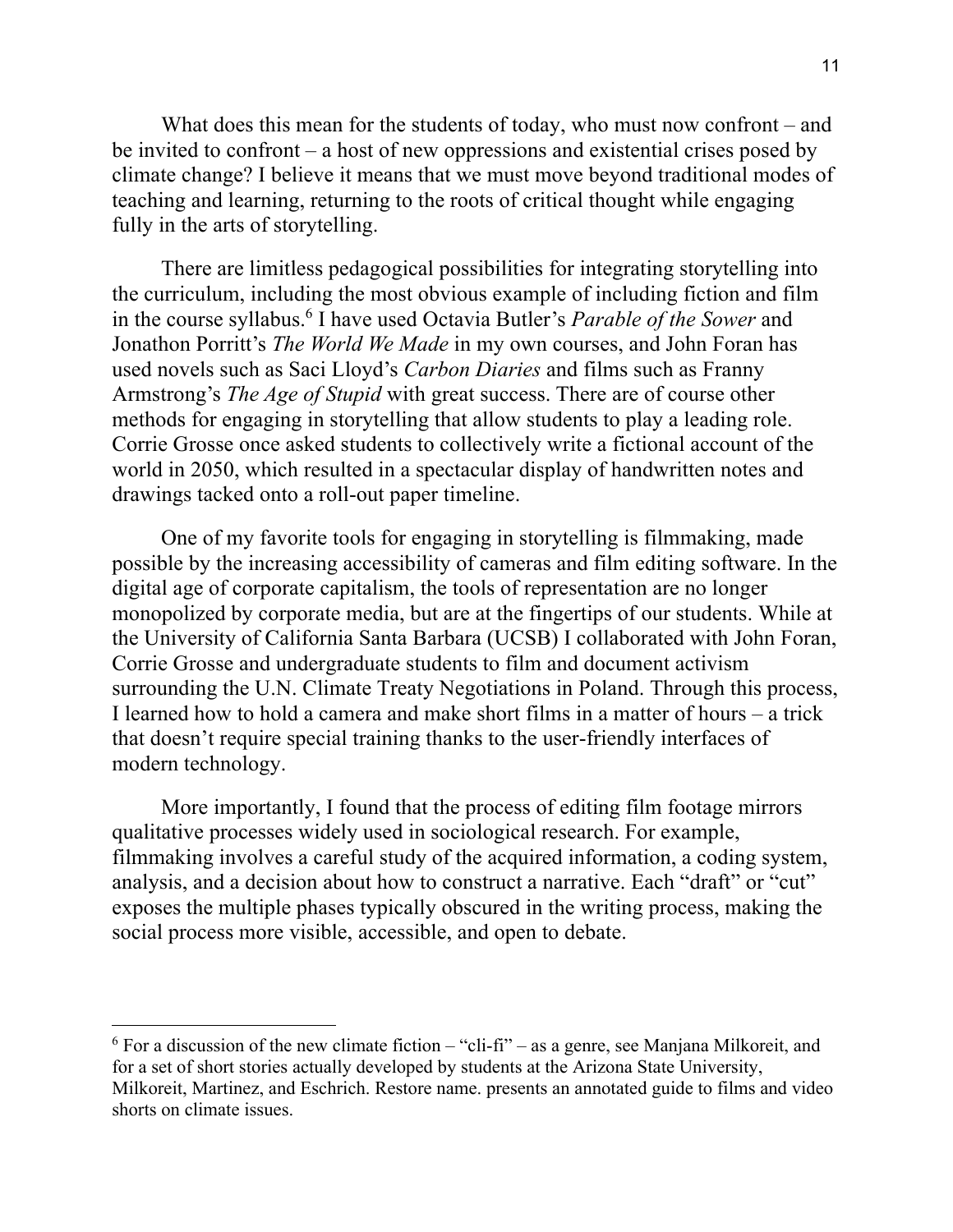As a teaching assistant, I began to work with students to create spontaneous short films in the classroom, including one in which students looked into the camera while holding a message about climate change (https://www.youtube.com/watch?v=C5mVCuokAkY) and another in which students created a collective portrait of climate justice through an image and two sentences each (https://www.youtube.com/watch?v=mSjePFsSMoA). [URL removed]. I was surprised at how meaningful these projects became to the students because of the many voices and the diverse ways of thinking that were engaged in the process of making them. In a reflection paper about the film experience, one student wrote: "I am in awe of our class. The words, which I think were the most impactful aspect, came from our minds. With about two sentences each, we managed to come up with a product that defined climate justice in all of its many facets, called the listener to action, and most importantly, evoked genuine emotion."

One could call this method "cinematic sociology," a term utilized by Joyce Sebag and Jean-Pierre Durand who use documentaries to create a site for deconstructing social problems. In an interview for *Global Dialogue*, a newsletter of the International Sociological Association, Joyce Sebag explains: "We do research to create this space for reflection, and as a way to debate with people who are not in the situation of being a sociologist, and, at the same time, to create something new. It is a meeting place ... a way to enter into a multiplicity of points of view."

I would like to push "cinematic sociology" one step further, to include students in the filmmaking process as a form of visual writing and as a pedagogy of critical storytelling. As I design new courses on climate justice, I can envision an assignment in which students work in groups to turn the same sampling of raw footage into a story, and then discuss how the narrative structure differs from one group to another. The use of film in this way would help students to engage in the methods of the qualitative social sciences and humanities while also becoming aware of how critical the construction of narratives is for the purpose of imagining sustainable futures.

Think of it as a modern day walk with Marx on the Hampstead Heath, accompanied by the students of today and their nascent potential to blend sounds, images, and words into powerful analyses of the climate crisis.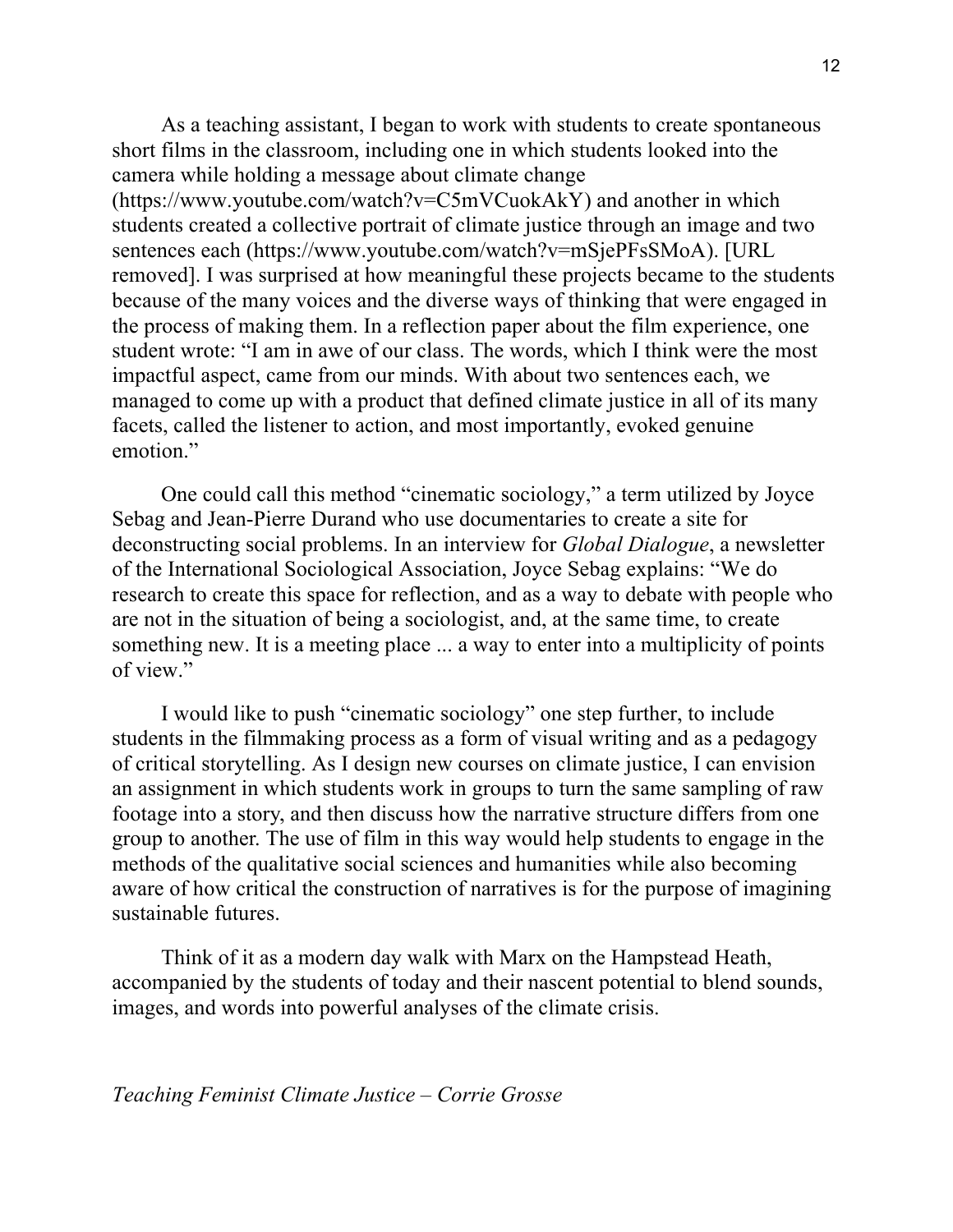Teaching climate justice must embrace a feminist approach, what I call a feminist climate justice imagination. Feminist scholars have long emphasized how injustice and paths toward justice are best understood from the perspective of the most marginalized communities. Climate change is no different. Throughout the world and across classes and racial and ethnic identities, women are affected first and worst by climate crisis. Solutions that prioritize women's and other marginalized communities' knowledge and experience will be most capable of creating the kinds of "feminist futures" (Bhavnani, Foran, and Kurian) needed to imagine alternatives that might transform society, or even replace capitalism!

Similarly, teaching climate justice could prioritize the lived experience of women and reveal how their oppression, exploitation, and marginalization by capitalist development or cultural and social norms is linked to climate crisis. A course on feminist climate justice need not be entirely devoted to issues of gender and women. At minimum, however, it should begin from an understanding of inequalities and draw from a diverse set of perspectives of feminist scholars and activists. Synthesizing this information, the course would strive to develop a shared definition of feminist climate justice – what Gaard terms "ecofeminist climate justice" – with which to study climate justice. I turn to experiences in two sociology courses, "Feminist Climate Justice and Activism," taught at University of California Santa Barbara in 2015 and 2014, to offer methods for teaching feminist climate justice.

All courses focused on climate change and social justice have the potential to be and, I argue, *should be* feminist climate justice courses, whether or not the majority of the content is devoted to this idea. Feminist climate justice can be a topic, but it is more importantly a *lens* of analysis, as basic a principle as the sociological imagination. A feminist climate justice imagination will resonate with anyone employing a sociological imagination in today's world, if it is based on the actual experiences of people. Our personal biographies shape and are shaped by a climate crisis with inequality at its roots, an inequality that affects each of us differently depending on the "configuration" (Bhavnani and Bywater) or "intersection" (Crenshaw) of our various identities. There are at least two ways to infuse an existing course with a feminist climate justice imagination. These methods can also serve as springboards for a course devoted to the topic.

First, imbue the course with a feminist climate justice imagination on day one. In 2015, I opened the new course Feminist Climate Justice (see syllabus at http://www.climatejusticeproject.org/pedagogy/) with a brief introduction to environmental justice and climate justice. Key insights from both include the environmental justice movement's definition of environment as where we live,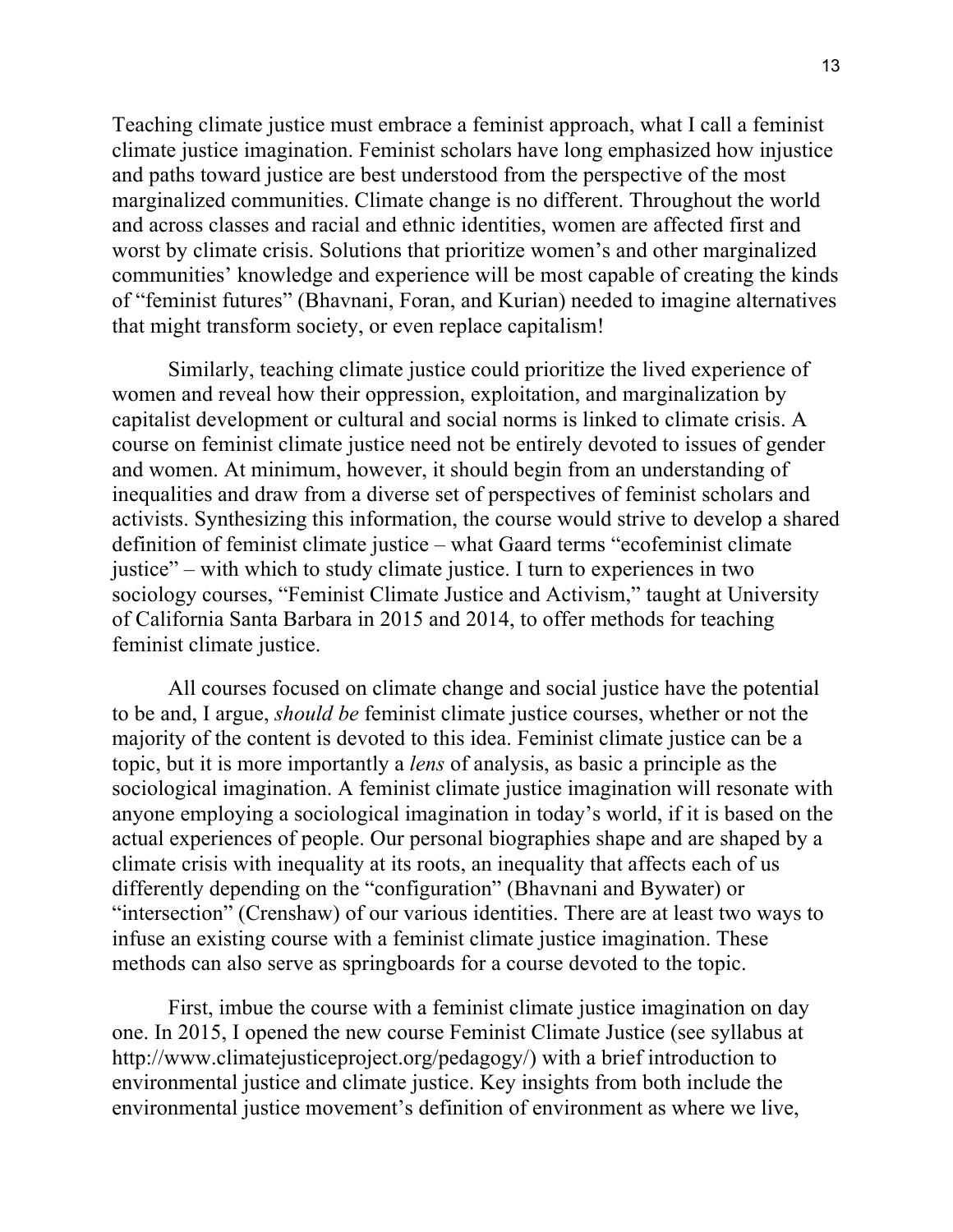work, and play, and climate justice's attention to historical responsibilities for climate change, capitalism, and inequality as root causes of the crisis, and to the injustices of proposed "solutions" – targets like two degrees Celsius (a level of warming that would raise sea levels enough to submerge many small island nations).7 I introduced Image 1 from Moore and Russel, illustrating the interconnections of social movements that are coalescing around the struggle for climate justice.



For the concept of "climate justice," I highlighted two definitions by U.S.-based activists:

Climate justice includes a focus on the root causes of climate change and making the systemic changes that are therefore required, a commitment to address the disproportionate burden of the climate crisis on the poor and marginalized, a demand for participatory democracy in changing these systems which require dismantling the fossil fuel corporate power structure, and a commitment to reparations and thus a fair distribution of the world's wealth. *–* Rebecca Hall (2013)

[C]limate action [like environmental action] is not always action for climate *justice* [or environmental justice]. Depending on the theory of change and strategies you are employing, the action must either, and ideally in combination advance a *rights-based agenda* consistent with

<sup>7</sup> See Seager (2009) on the problems with a two degrees target. For an excellent summary of the term climate justice and its core components, see Bond (2014) and the Bali Principles of Climate Justice (2002).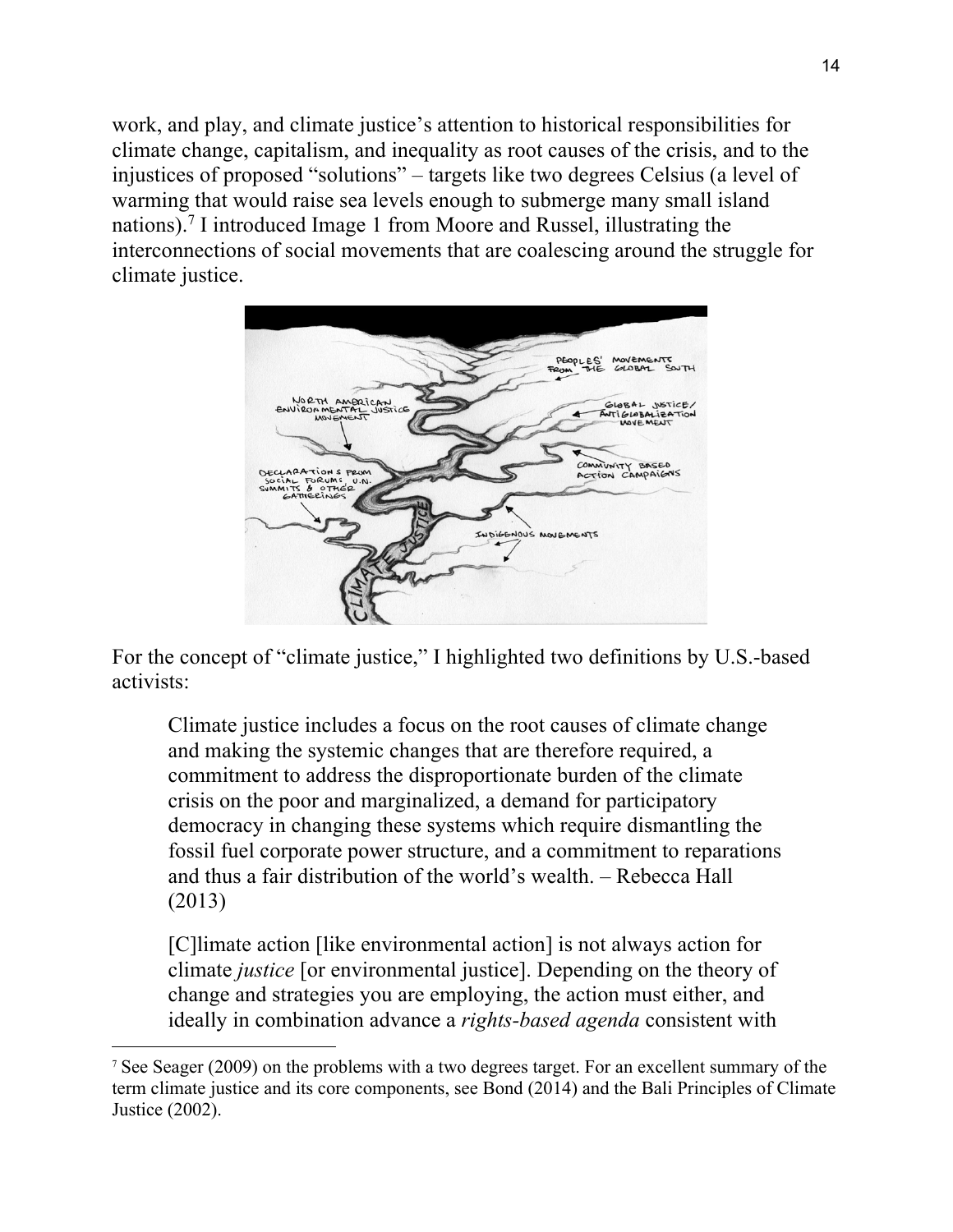the frameworks established collectively by the international climate justice movement; take *leadership* from and *be accountable* **to** those most directly impacted and least responsible; or engage in *community struggles* on the root causes of climate change. – Gopal Dayaneni (2009, emphases mine)

I described feminist climate justice as a focus on women's experiences, on gender inequalities, and generally on the lives of marginalized communities, drawing on feminist perspectives that theorize and take action to create a world where everyone can live well. I addressed the "why" of this approach by emphasizing that it helps us to better understand society, inequalities, and sustainable paths forward. This explanation, along with an introduction to the aforementioned importance of identifying interlocking *systems* of oppression at the heart of concepts like "configurations" (Bhavnani and Bywater) and "intersectionality" (Crenshaw) provide a foundation for students, one that could ground a variety of courses. The class was built on this foundation with course readings (e.g. Sherilyn MacGregor, Joni Seager, Irene Dankelman, Noël Sturgeon, Winona LaDuke, Zohl dé Ishtar), films (e.g. *Disruption*, *Cowspiracy*, *Occupy the Farm*, *H2Oil*, *The Shape of Water*), and guest speakers (Greta Gaard, ecofeminist writer and Professor of English at University of Wisconsin River Falls; Madeline Stano, Todd Darling, and Ashoka Finley), thereby foregrounding a diversity of knowledge producers, as well as weekly writing responses in which students analyzed how course materials, current events, and popular culture related to the themes of feminist climate justice.

The second way to nurture a feminist climate justice imagination is to create a final project that engages students with a change-making organization. This is a crucial part of courses dealing with climate change because this crisis, to a larger (if not clearer) extent than other sociological topics, will affect all of our students. It has the potential to render their entire adult lives – already made stressful by economic and political conditions offering relatively fewer opportunities for educated young adults (Goodman) – quite challenging. Identifying *real*, justiceoriented solutions is, therefore, important for warding off despair and preparing students to create the future they desire. A final feminist climate justice project can ask students to research an organization, interview its members, and/or engage in participant observation with the goal of assessing whether and how one of the group's proposed actions is, as Dayaneni (2009) would say, merely a climate action, or whether it is an action for feminist climate justice. It is optimal to have students engage directly with the organization for a number of hours throughout the term because this allows them to build in-person relationships with fellow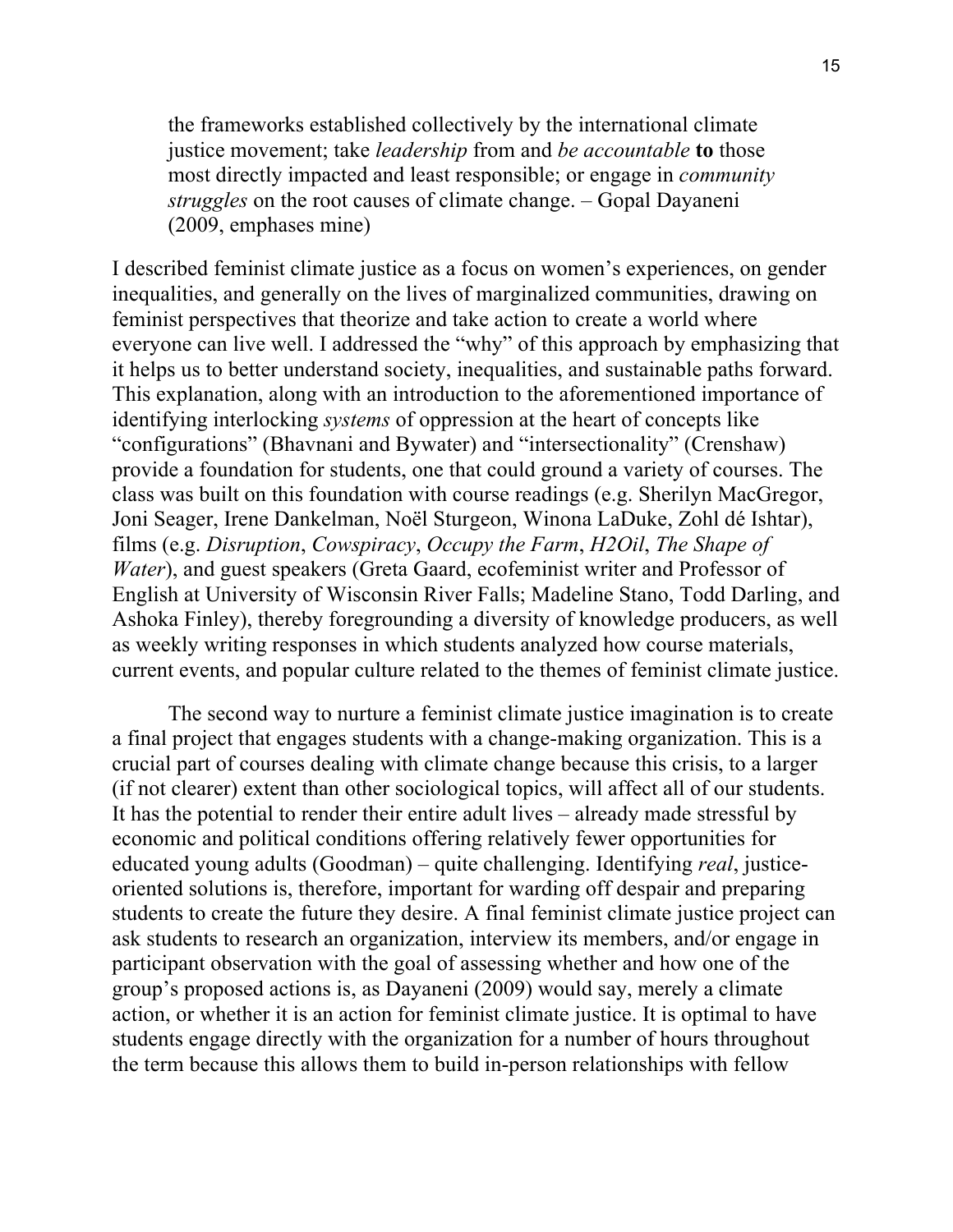change-makers and learn skills that enhance their capacity to work effectively with others to organize around issues they care about.

In Sociology 134A: Activism, John Foran and I organized student participation in one of four local environmental organizations – UCSB Fossil Free, System Change Not Climate Change Santa Barbara, The Santa Barbara Water Guardians, and the Green Party of Santa Barbara County/UCSB Campus Greens. Many of the groups were engaged in an effort to collect signatures to qualify a ballot measure that would have banned fracking and other intensive oil extraction techniques in our county. We also enhanced community/university connections by hosting a Re-Imagining Climate Justice conference at UC Santa Barbara in May 2014. Students participated as volunteers, artists, workshop hosts, and attendees. Conversations with students and student evaluations evidenced how rewarding these activities were for them. Each group of students made a 15-minute, academic conference-style presentation on what they had learned about "their" organization to the class.

I adapted this model for the final project in "Feminist Climate Justice." Drawing on interviews with organizational representatives and materials produced by organizations, as well as scholarly sources, students wrote a final paper about a change-making organization of their choice, assessing how its proposed solutions embodied feminist climate justice. Because of constraints, this course did not have a volunteering component. Nonetheless, students valued the project. As one said, "Nice to know a solution!" In both courses, some students went on to find employment in climate change and community organizations, take more courses on climate justice, and seek out climate justice organizations and events in their home communities over the summer or after graduation. It seemed that the courses inspired many students to not only understand and care about climate justice, but to also develop the range of skills and making of a feminist climate justice imagination that drive them to be change-makers.

### *Teaching Climate Justice through Experiential Learning – Theo LeQuesne*

Teaching climate justice is necessarily and crucially a diverse and wide-ranging project with a pedagogy that can encompass a significant array of different schools of thought, methods of teaching, disciplinary backgrounds, and theories of change. In all its diversity, however, the teaching of climate justice should aim to engage students with several key learning objectives: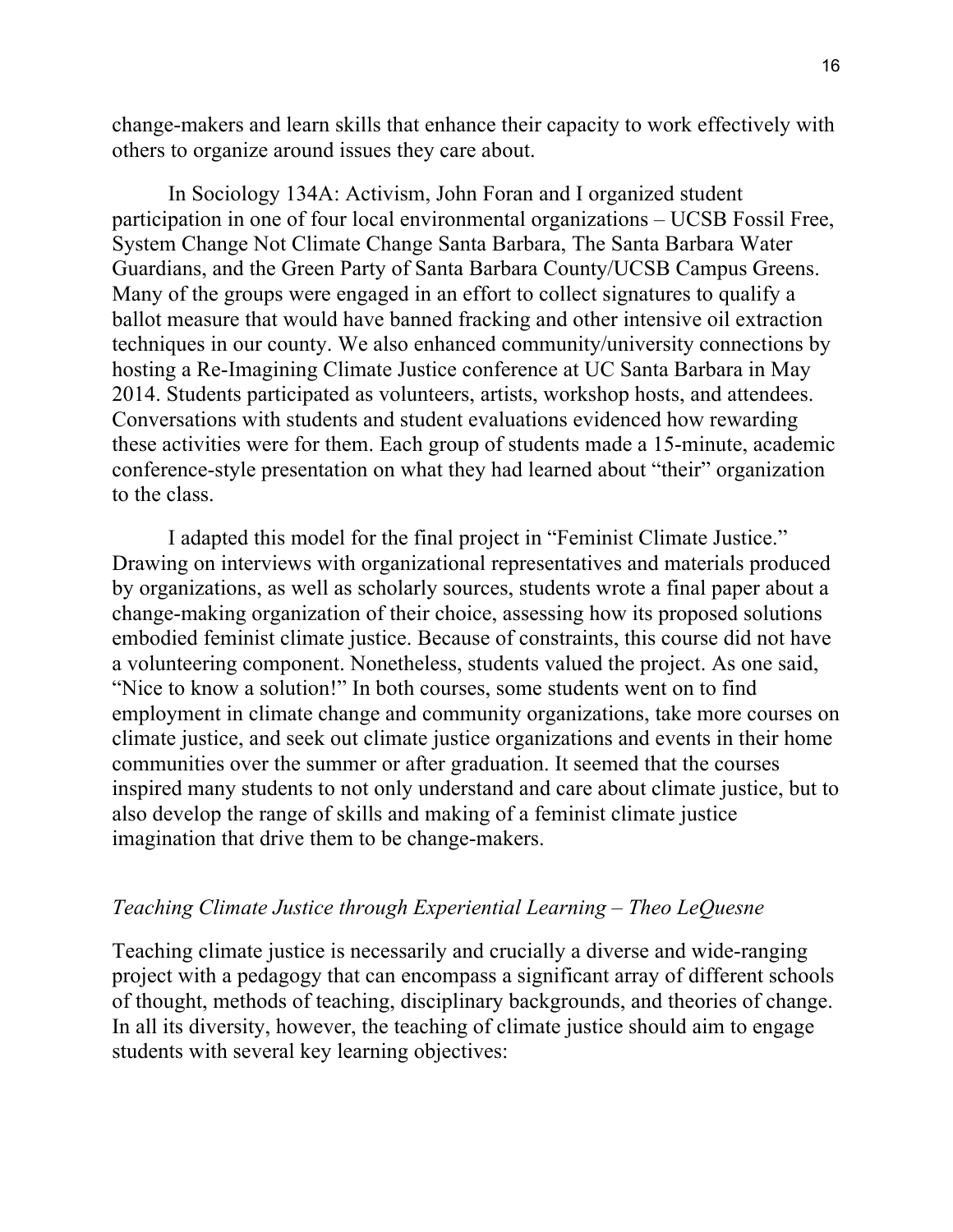- Students should gain a firm understanding of the debates surrounding who – or what – is most responsible for pollution and climate change.
- Students should gain a firm understanding of the debates surrounding who is most vulnerable to the impacts of greenhouse gas emissions, pollution, and climate change – and why.
- Students should have a keen awareness of the impacts different climate solutions and/or policies may have on different populations, distinguishing between "climate solutions" and "climate justice solutions."
- Students should gain the conceptual tools necessary to inform their own perspective on each of these subjects.
- Students should recognize climate change as an intensely political phenomenon, with political obstacles and political solutions.
- Students should feel equipped with the knowledge and/or skills necessary to help them combat climate injustice (and advance climate justice) where they see it and where they feel compelled to engage with it.

To help students translate theory derived from these six objectives into practices that will enable their realization, climate justice educators can help students engage with them personally, emotionally, and perhaps intuitively, through activities that bring at least a sense, however muted, of what climate (in)justice actually feels like into the classroom. Intensive role-play exercises are one of the best methods for this, allowing students to put theory into practice through experiential learning and empowering them to act on, and not just know about, struggles for climate justice.

In John Foran's classes, students are asked to read three foundational works by Naomi Klein, Gopal Dayaneni, and Patrick Bond. Through Bond, students learn that climate justice has emerged as a rejection of dominant, but depoliticized, climate change narratives that reinforce "techno-fixes" and market-based solutions as opposed to engagement with profound systemic change. Climate justice is communicated as a direct challenge to powerful interests with stakes in maintaining dominant social and economic relations. Similarly, in Dayaneni's article, students find an account of who is most and least responsible for our situation and who is most and least severely impacted. Here, in a state of climate *in*justice, class, race, and nation exclude those most affected by climate change from influencing powerful decision makers and changing discriminatory climate policy. Finally, in her introduction to *This Changes Everything*, Klein argues that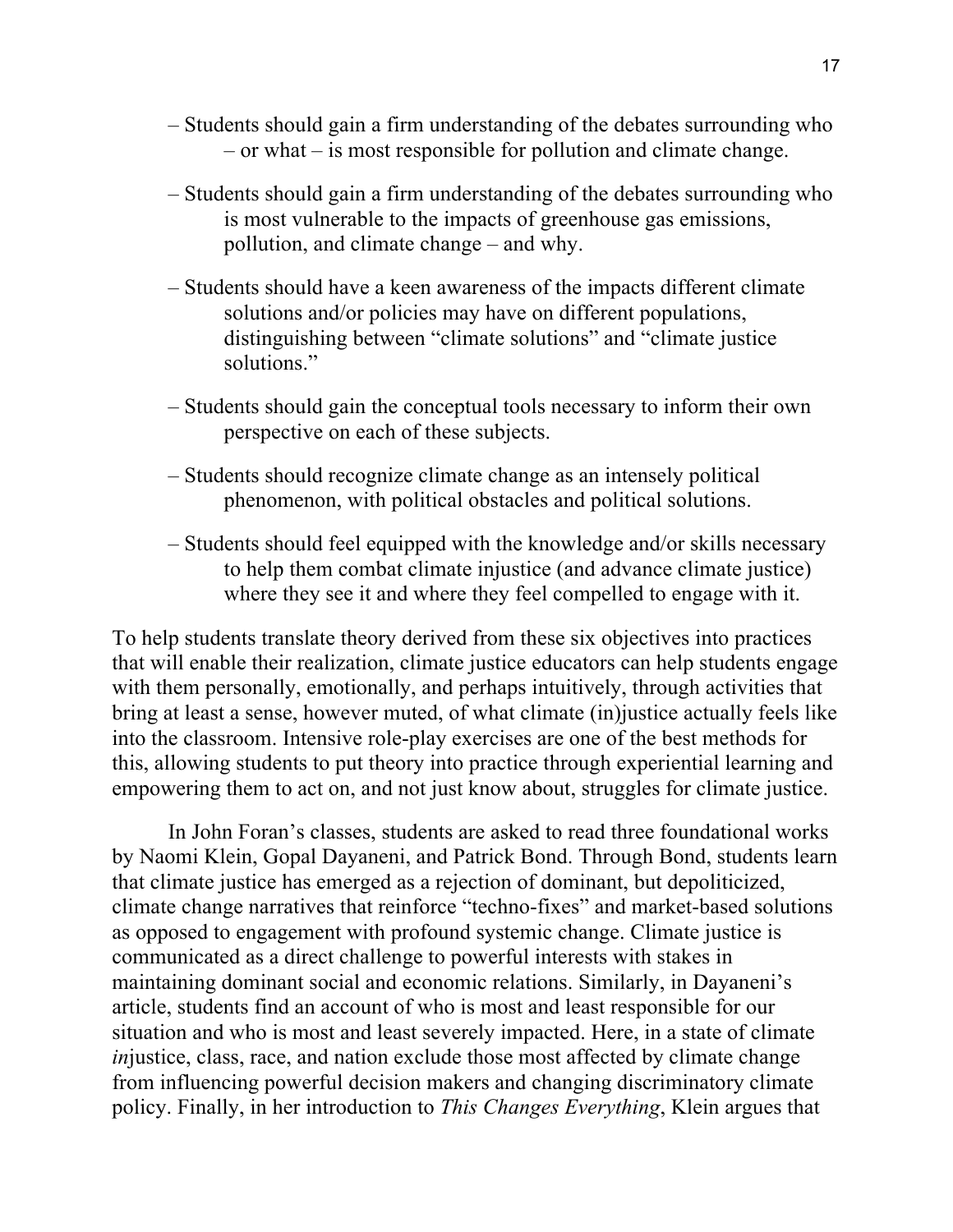"climate change can be a People's Shock, a blow from below. It can disperse power into the hands of the many rather than consolidating it in the hands of the few" (10). Klein's book emphasizes the potential for progressive radical social change that addressing climate change could unleash. The kind of power Klein outlines here is people power, and it is crucial – and possible – for students of climate justice to interact with this too.

Students reading these arguments will undoubtedly engage with the six learning objectives above. Through readings and lectures alone, however, UCSB undergraduates – often with a relatively high level of privilege, studying at a university (seemingly) far removed from the frontlines of environmental racism and discrimination – may be unlikely to understand at a more profound, empathic level how those power differentials are reinforced and lived every day. Experiential learning is a powerful mode through which students internalize and reflect upon information and learn how to apply it in their daily lives (Ord). Through experiential learning students can personally and emotionally engage with an argument or subject that is otherwise only communicated to them as an abstraction. Outlining the crucial findings of education scholars in this field, John Ord cites Mark Smith's three premises of experiential learning in *Creators Not Consumers* as the following:

- 1. People learn best when they are personally involved in the learning experience;
- 2. Knowledge has to be discovered by the individual if it is to have any significant meaning to them or make a difference in their behaviour; and
- 3. A person's commitment to learning is highest when they are free to set their own learning objectives and are able to actively pursue them within a given framework (Smith 16, quoted by Ord 55)

John Foran and I have experimented with role-playing as one method of experiential learning. The role-play was designed to resemble the negotiations at the United Nations Framework Convention on Climate Change (UNFCCC) annual Conference of the Parties (COP). Students took on the role of delegates at the conference and tried to negotiate and agree on a realistic climate treaty with emission scenarios that reflected the agenda of each nation but also aligned with climate science. The class met twice a week for seventy-five minutes, and the COP role-play extended over five class sessions. Students were asked to form groups of two or three and choose a nation or civil society group to represent. On the first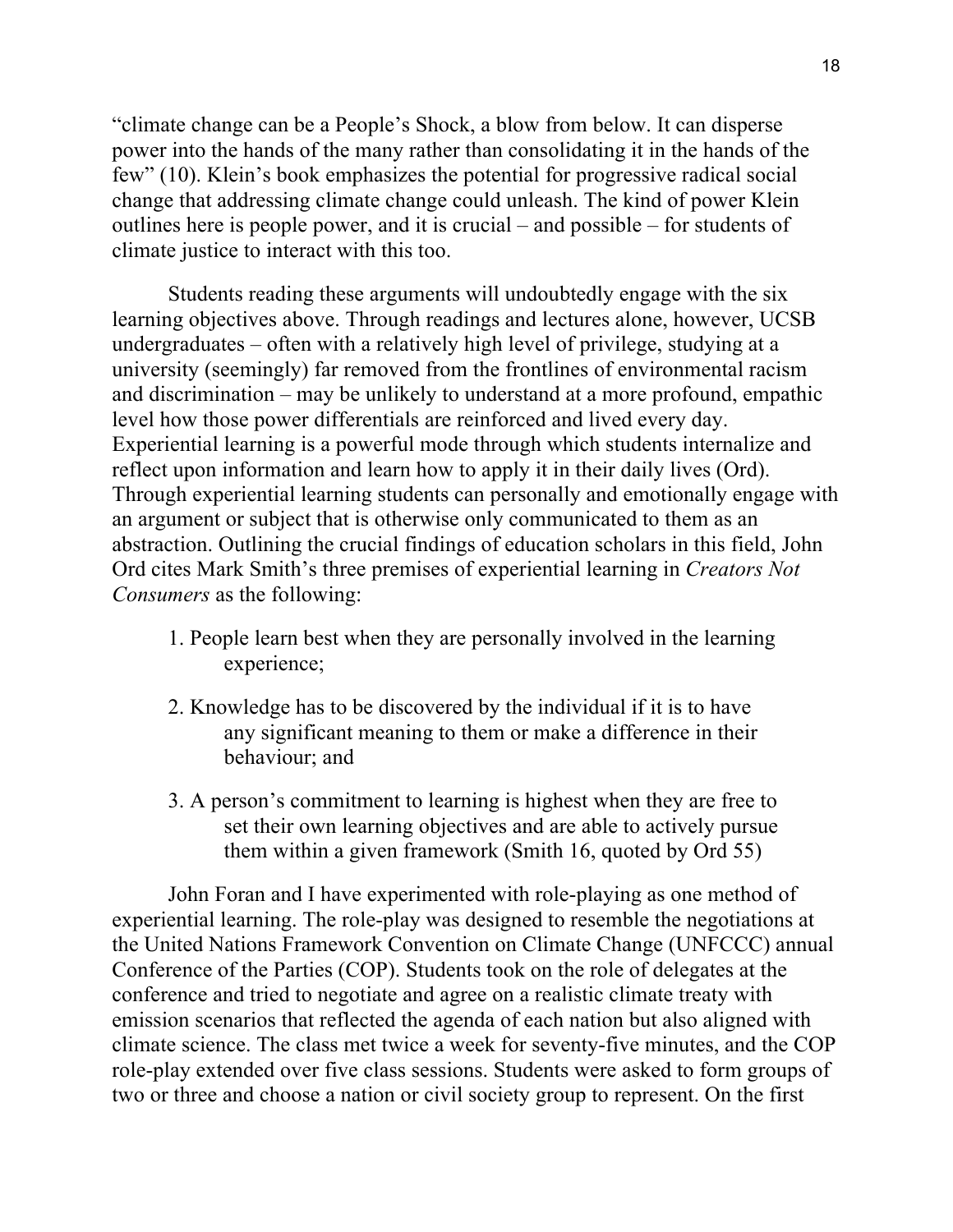two days of the role-play, the instructor, taking on the role of the chair of negotiations, welcomed the delegates and set out the procedural details. Then, each delegation gave their opening speeches. In the next two classes groups lobbied one another and tried to agree on language for a resolution that best captured the interests of the nations represented in the room. Delegates made speeches proposing certain commitments, critiquing other delegations, or clarifying their terms and conditions. The closing plenary in the fifth class creates a space for finalizing the language of the resolution, agreeing (if possible) on it, and establishing a treaty.

Students were also given three assignments that helped them "inhabit" their roles and critically reflect upon the exercise and its purchase on reality. Their first assignment was to write a "position paper," in which they would outline their negotiating stance based on their country's or organization's geopolitical interests, relative wealth, vulnerability to climate change, and their position on responsibility for greenhouse gas emissions. Students also provided a transcript of their short opening speech, introducing their country or organization's negotiating stance and their expectations of the other delegates. After these often moving and eloquent opening speeches the groups wrote up their second assignment, a "strategy paper" which explained how the group intended to achieve a deal that would be most in their favor. The papers included who they would lobby, how they would negotiate with more powerful groups, who they proposed to form alliances with, and what bargaining chips they were prepared to use. After the role-play was over, the third assignment was to write a paper reflecting on the process, detailing where breakdowns occurred in the negotiations, if and how they were resolved, whether they thought the treaty was a just treaty, how they could have changed the outcome, and the extent to which the role-play reflected the reality of the UN negotiations. A unique feature of the course between 2011 and 2015 was that in the two weeks immediately after the simulation, the instructor (and sometimes the TA) attended the actual two-week long UN climate summit that the students had just role-played, and Skyped back to the classroom from the summit.

In its fourth and fifth iterations we added another dimension to the role-play in which civil society groups, which had formerly only played a lobbying role but couldn't directly participate in the negotiations, were encouraged to stage protests and publicly call on countries to make stronger commitments to climate justice. They soon set up "inside" and "outside" groups, closely reflecting the inclusion and exclusion of different actors and perspectives at the real COPs. The outside group, comprised of the more radical non-governmental organizations and members of the climate justice movement, worked on strategy, debated what a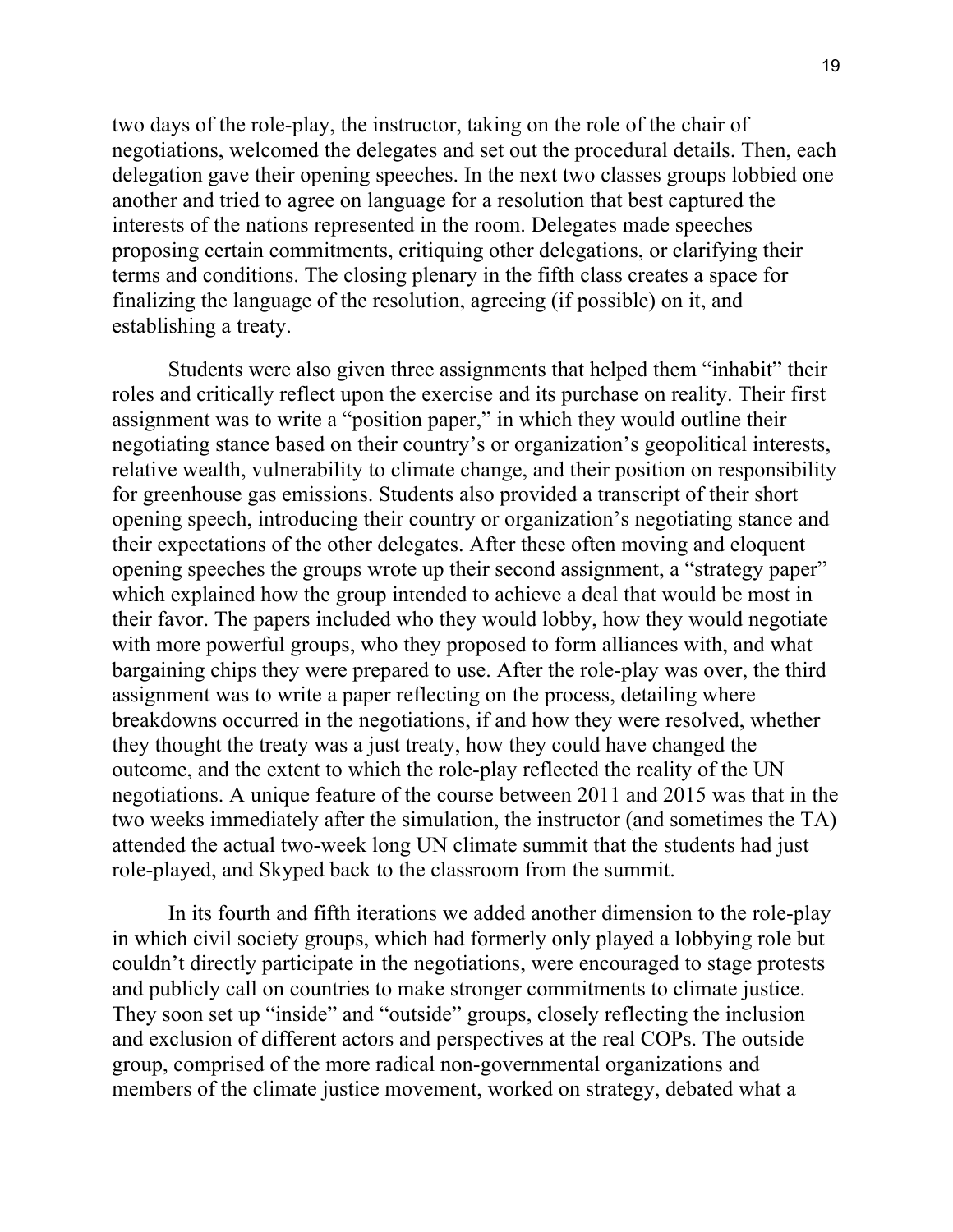"just treaty" would actually look like, planned direct actions, and argued over whether to disrupt the treaty proceedings or just make noise outside the building. Students representing the climate justice movement staged an Occupy-style "mic check," a sit-in, and a protest as delegates entered and left the classroom.

The role-play helped students experience the deal brokering that happens at the COP as delegates inevitably negotiate their citizens' lives and livelihoods away. The students participated in the very real and difficult process of fighting for "their" country's interests while knowing these may not align with the interests of the global community. By adding the "outside" group of movement activists to the role-play, students also felt the deep frustration and sense of injustice that those on the outside experience as their concerns and voices are excluded from the proceedings. Finally, students come to understand how agency can exist outside as well as inside the negotiations, that they can be a part of this agency, and that they possess a variety of ways to exercise power. After the quarter ended, several students from the class went on to join or create new climate justice organizations.

By the end of a class about climate justice, students have engaged all six of the learning objectives above. Role-play was the key to the high level of engagement students experienced. As such, the COP role-play is an excellent exercise that allows students to learn about these ideas by actively assuming the role of different climate actors, making tangible and relatable some of the more abstract concepts, while also giving them a sense of their own agency in the face of the climate crisis. Through trial and error, it also became apparent that role-play could work in large classroom settings of up to 150 students. With a generous grade incentive, many students took the role-play very seriously and remarked that it was a highlight of the course. Most importantly, the role-play helped to inspire students to take further action for climate justice. In these ways, teachers of climate justice can deliver on six valuable learning objectives and communicate the importance of climate justice to a new generation of movers, shakers, and leaders.

#### **CONCLUSION**

Teaching climate change forces instructors to be inventive. The dramatic onset of the climate crisis and our dawning awareness of it require us to teach in new ways, to find clues to help students make a strong personal and affective commitment to the greatest existential threat of the twenty-first century, and to empower them (and us) to become Earth citizens ready to fight for greater democratic space, less social inequality, and new economic arrangements informed by social justice. We can no longer afford the luxury of considering politics a spectator sport, or worse, as either irrelevant or beyond our abilities to influence,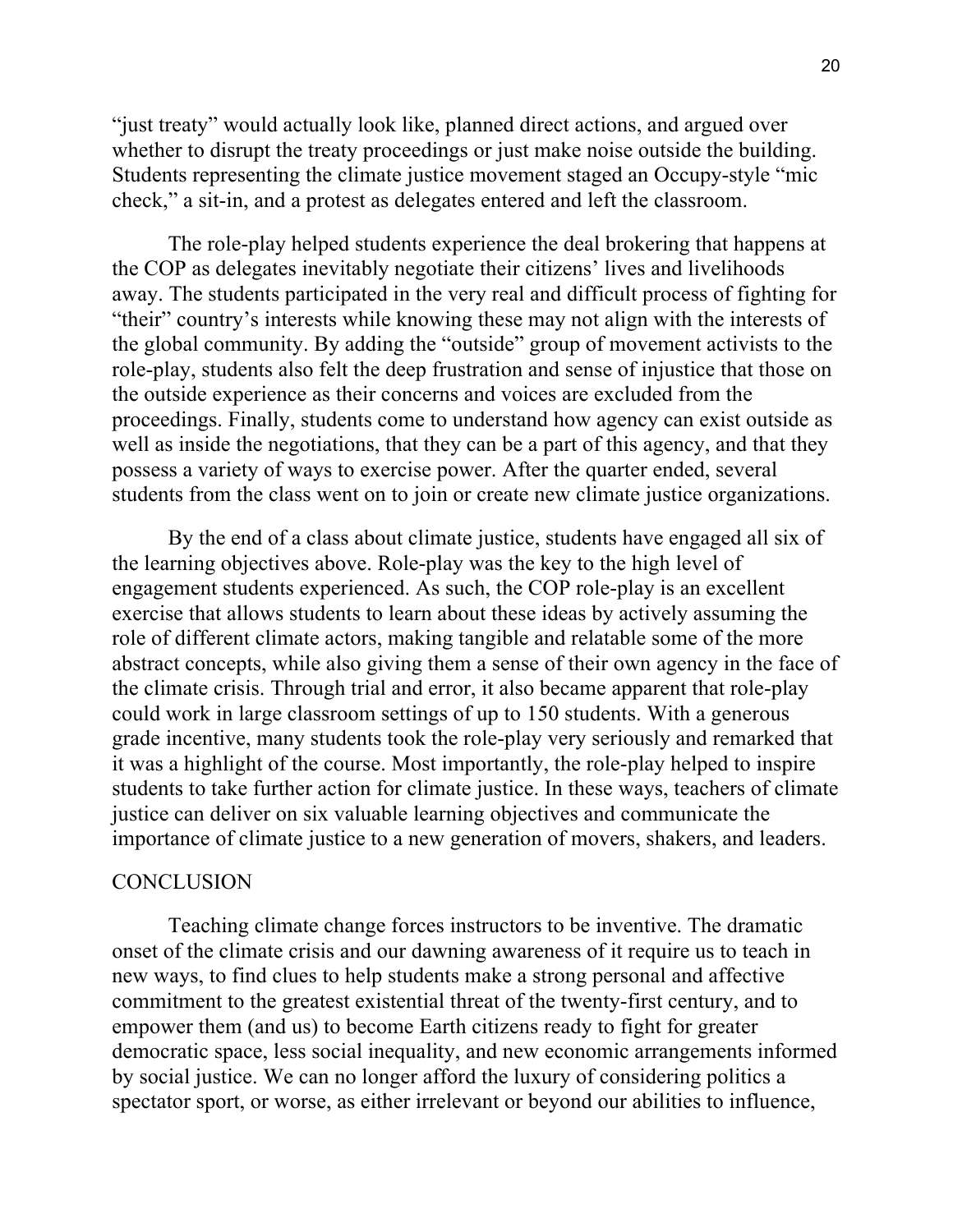let alone transform. As we wrote the first draft of this essay, Donald Trump had just assumed office in the United States, muzzled scientists, and issued an executive order to restart the Dakota and Keystone XL Pipelines. The systemic crises we now find ourselves dealing with have become pressingly acute. Our very survival rests on findings ways to mitigate them.

# ACKNOWLEDGMENTS

We thank the many passionate, engaged, and hopeful students we have had over the years. They have made teaching the sociology of climate crisis a rewarding and humbling experience for all of us. We also extend our gratitude to the many colleagues who alerted us to key publications on climate crisis in their disciplines, and to the anonymous reviewer whose suggestions have improved this article.

## REFERENCES

- "Bali Principles of Climate Justice." 2002. Web. <http://www.ejnet.org/ej/bali.pdf>.
- Alaimo, Stacy. "Bring Your Shovel!" *Resilience: A Journal of the Environmental Humanities*, vol. 1, no. 1, 2014. Print.
- Anderson, Kevin. "Climate Change Going Beyond Dangerous Brutal Numbers and Tenuous Hope." Pp. 16-40 in *What Next? Climate, Development and Equity*, edited by Niclas Hällström. Uppsala: Dag Hammarskjöld Foundation, 2012. Web. <http://www.whatnext.org/resources/Publications/Volume-III/Singlearticles/wnv3\_andersson\_144.pdf>.
- Australian Public Service Commission. Archive: Tackling Wicked Problems: A Public Policy Perspective. 2007. Web. <www.apsc.gov.au/publications-and-media/archive/ publicationsarchive/tackling-wicked-problems>.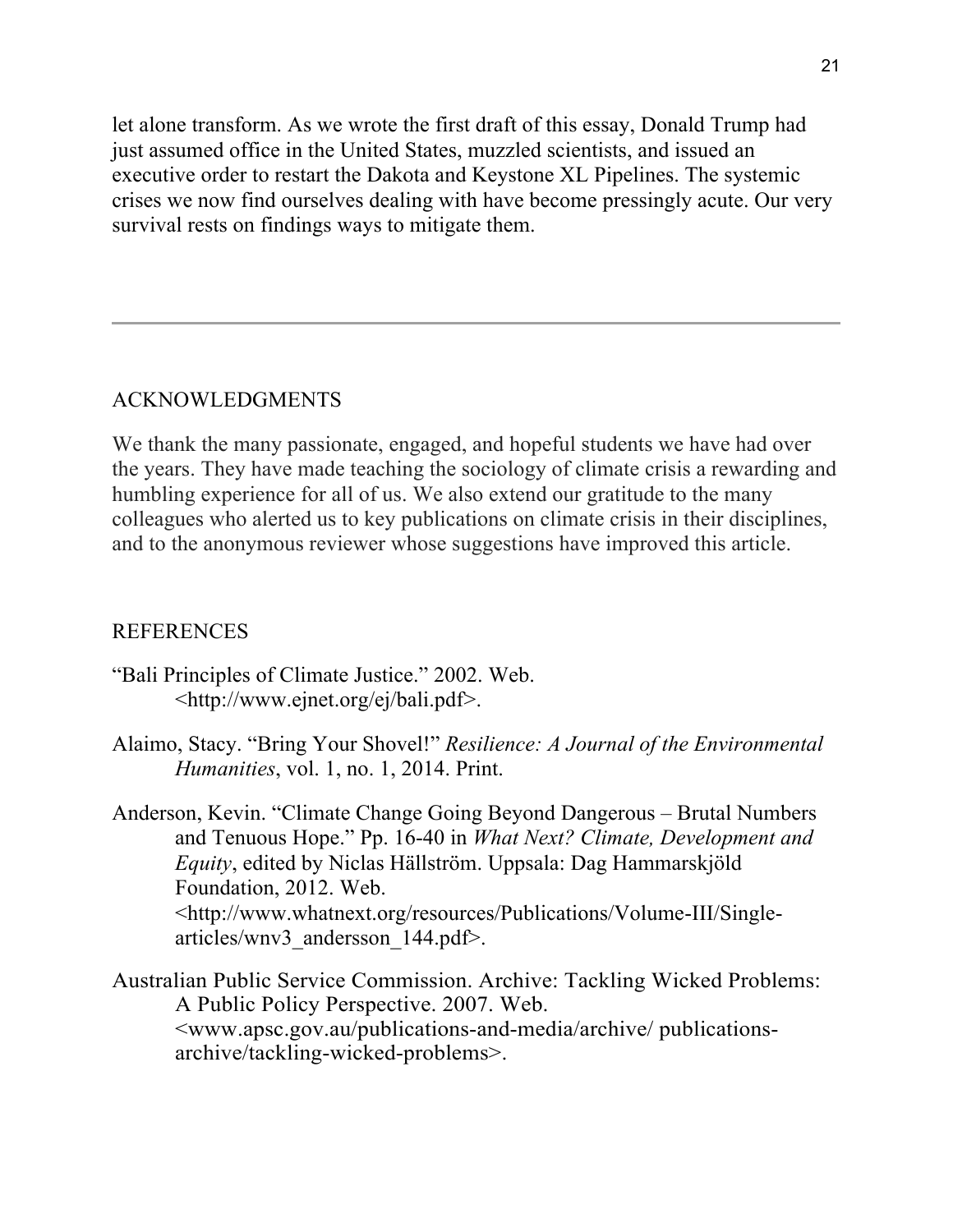- Batchelor, Stephen. *Buddhism without Beliefs*. New York: Riverhead Books, 1997. Print.
- "Beyond Anthropocene." 2018. A conference. Web. <https://www.banffcentre.ca/programs/beyond-anthropocene-banffresearch-culture-bric-0>.
- Bhavnani, Kum-Kum, John Foran, and Priya A. Kurian, eds. *Feminist Futures: Re-Imagining Women, Culture and Development*. New York: Zed Books, 2003. Print.
- Bhavnani, Kum-Kum and Krista Bywater. "Dancing on the Edge: Women, Culture, and a Passion for Change." Pp. 52-66 in *On the Edges of Development: Cultural Interventions*, edited by Kum-Kum Bhavnani, John Foran, Priya A. Kurian and Debashish Munshi. New York: Routledge, 2009. Print.
- Bond, Patrick. "Climate Justice." Pp. 133-45 in *Critical Environmental Politics: Interventions*, edited by Carl Death. London: Routledge, 2014. Print.
- Burnham, Morey, Claudia Radel, Zhao Ma, and Ann Laudati. "Teaching and Learning Guide for: Extending a Geographic Lens towards Climate Justice." *Geography Compass,* vol. 8, no. 4, 2014, pp. 277-85. Print.
- Chivers, Danny. *The No-Nonsense Guide to Climate Change: The Science, the Solutions, the Way Forward*. Oxford: New Internationalist, 2010. Print.
- *Climate Action Champions*. University of California, n.d... Web. <http://climatechampions.ucop.edu/uc-csu-knowledge-action-network-fortransformative-climate-and-sustainability-education-andaction/#07e637130bad09562>.
- Crenshaw, Kimberlé. "Demarginalizing the Intersection of Race and Sex: A Black Feminist Critique of Antidiscrimination Doctrine, Feminist Theory and Antiracist Politics." *The University of Chicago Legal Forum*, 1989, pp. 139- 67. Print.
- Dayaneni, Gopal. "Climate Justice in the U.S." Pp. 80-85 in *What Next? Climate, Development and Equity*, edited by Niclas Hällström. Uppsala: Dag Hammarskjöld Foundation, 2009.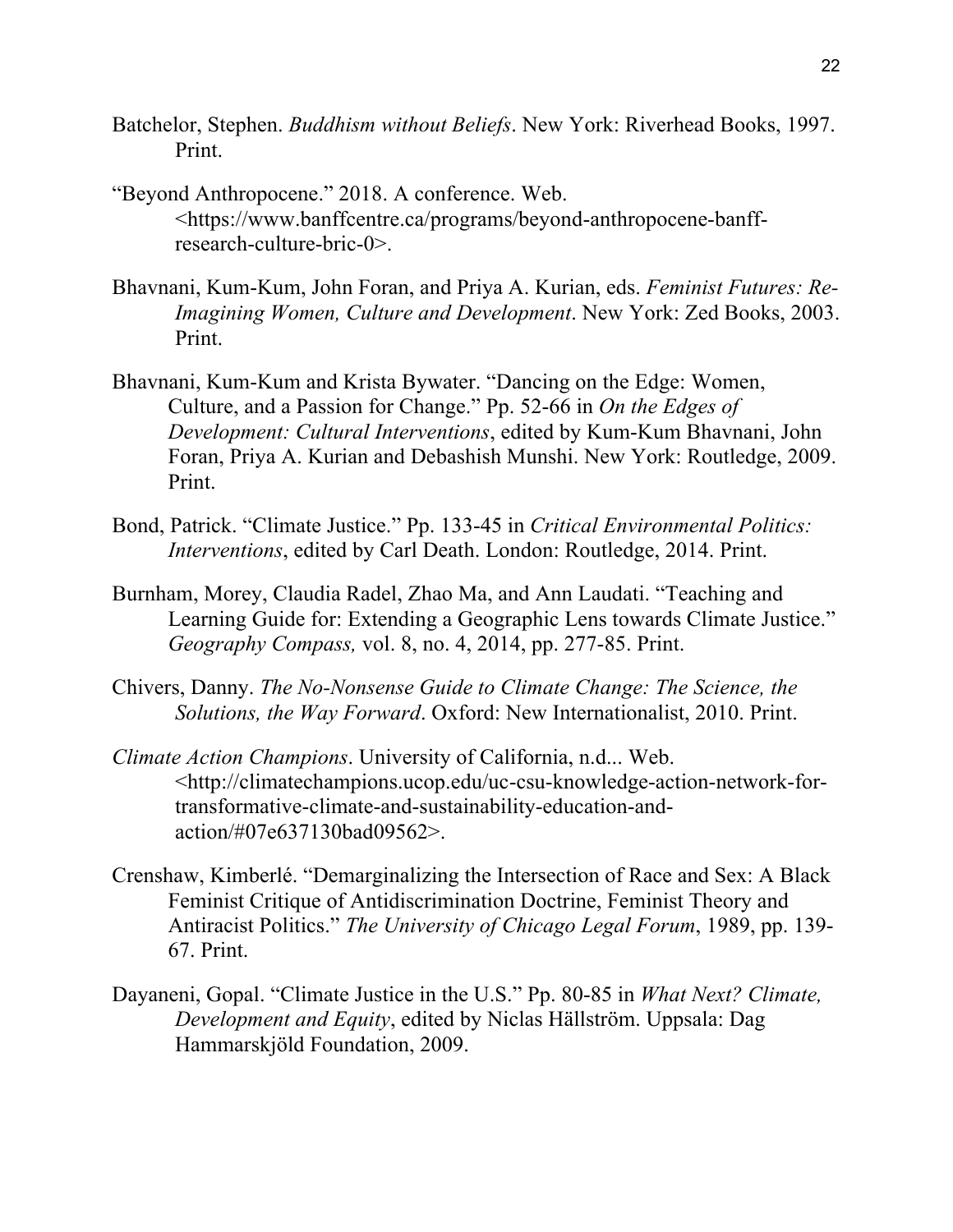- Dunlap, Riley E. and Robert J. Brulle, eds. *Climate Change and Society: Sociological Perspectives*. New York, NY: Oxford University Press, 2015. Print.
- Foran, John. *University of California Santa Barbara Case Method Website*. 2002. Web. <http://www.soc.ucsb.edu/projects/casemethod/intro.html>.
- Foran, John. 2002, 2002a, 2002b. "The Case Method and the Interactive Classroom." Pp. 41-50 in *Thought & Action*, the journal of the National Education Association XVII (1) (Summer):41-50. This piece was expanded for reprint as "A Case for the Case Method: Observations from an Interactive/Democratic Classroom." Pp. 46-56 in Peter Kaufman, editor, *Critical Pedagogy in the Sociology Classroom*. Washington: American Sociological Association. 2002. It was shortened and published as "Teaching with the Case Method: From the Classroom to the Web." *Footnotes*, American Sociological Association (November 2002):8.
- Foran, John. "The Twelve Days (and Months) of Climate Justice: Day Twelve: The Best Climate Justice Movies and Videos of the Year." 12 January 2017. Web. <http://www.resilience.org/stories/2017-01-12/the-twelve-days-andmonths-of-climate-justice-day-twelve-the-best-climate-justice-movies-andvideos-of-the-year/>.
- Foran, John. Forthcoming. "Sleepwalking is a Death Sentence for Humanity: Manifesto for a Sociology of the Climate Crisis and of Climate Justice." Chapter for *Climate Futures: Re-imagining Global Climate Justice.* Edited by Kum-Kum Bhavnani, John Foran, Priya Kurian, and Debashish Munshi. Book under review. Also published at: http://www.resilience.org/stories/2017-10-02/sleepwalking-is-a-deathsentence-for-humanity/
- Gaard, Greta. "Ecofeminism and Climate Change." *Women's Studies International Forum*, vol. 49, 2015, pp. 20-33. Print.
- Gaventa, John and Andrea Cornwall. "Power and Knowledge." In Peter Reason and Hilary Bradbury, editors, *Handbook of Action Research.* Sage Publications: London, 2002. Print.
- Ghosh, Amitav. *The Great Derangement: Climate Change and the Unthinkable*. Chicago: University of Chicago Press, 2016. Print.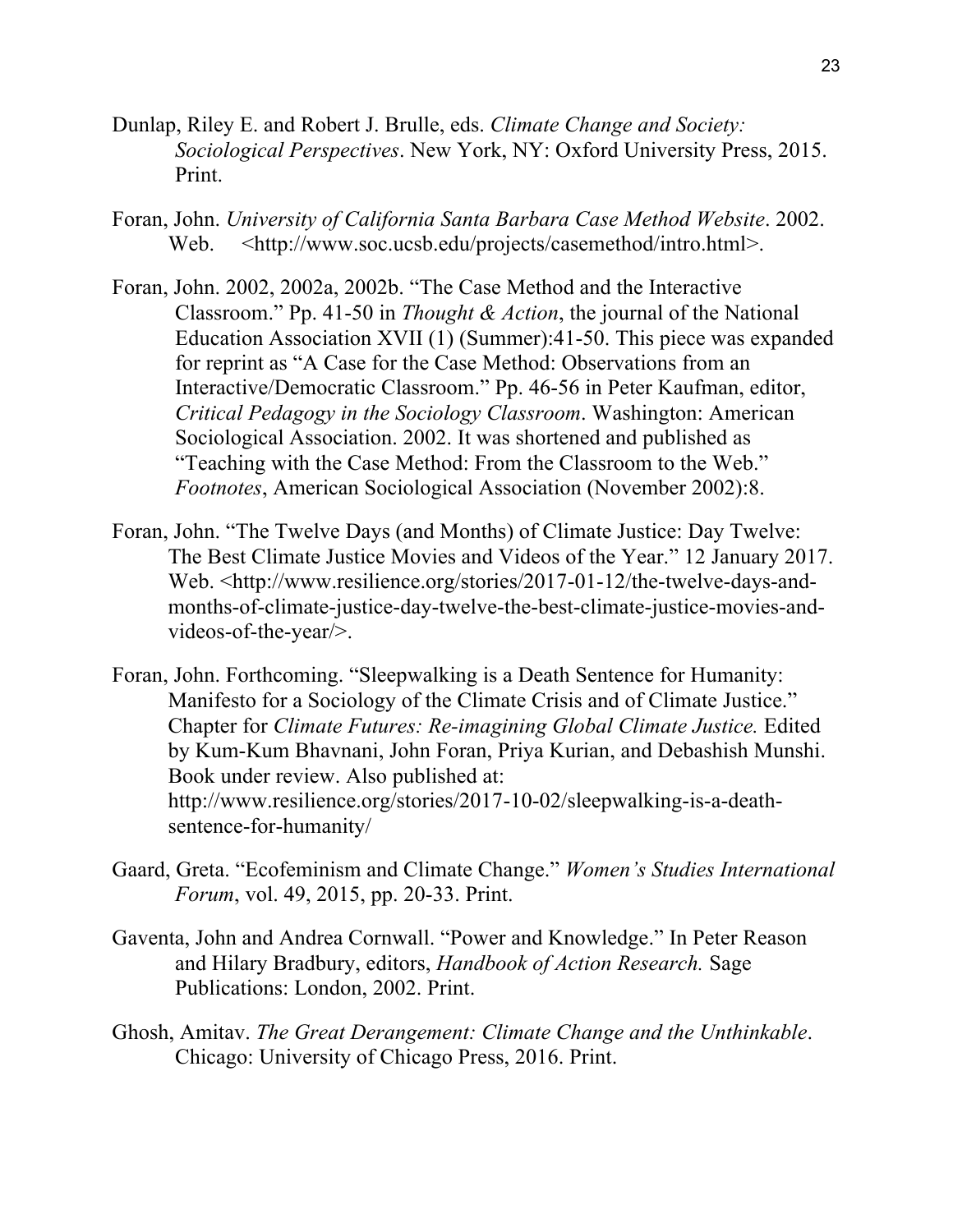- Goodman, Leah McGrath. 2015. "Millennial College Graduates: Young, Educated, Jobless." 27 May 2015. Web. <http://www.newsweek.com/2015/06/05/millennial-college-graduatesyoung-educated-jobless-335821.html>.
- Gray, Summer. "A Message For Change."*Youtube*, 5 March 2014. Web. <https://www.youtube.com/watch?v=mSjePFsSMoA>.
- Gray, Summer. "A Message to the World."*Youtube*, 9 December 2013. Web. <https://www.youtube.com/watch?v=C5mVCuokAkY>.
- Hall, Rebecca. "Defining Climate Justice." *Peaceful Uprising,* 2013. Web. <http://www.peacefuluprising.org/defining-climate-justice-20130521>.
- Jameson, Frederic. *Archaeologies of the Future: The Desire Called Utopia and Other Science Fictions.* London: Verso, 2005. Print.
- Kretz, Lisa. "Climate Change: Bridging the Theory-Action Gap." *Ethics & the Environment*, vol. 17, no. 2, 2012, pp. 9-27. Print.
- Levin Kelly, B. Cashore B, S. Bernstein S and G. Auld. "Overcoming the Tragedy of Super Wicked Problems: Constraining Our Future Selves to Ameliorate Global Climate Change." *Policy Sciences* vol. 45, 2012, pp.123-145. Web. <http://www.google.com/url?sa=t&rct=j&q=&esrc=s&source=web&cd=4& ved=0CDwQFjAD&url=http%3A%2F%2Fmunkschool.utoronto.ca%2Fegl %2Ffiles%2F2015%2F01%2FOvercoming-the-tradegy-of-super-wickedproblems.pdf&ei=REyEVaeYE9HZoASfr4OwDA&usg=AFQjCNEILKkiLl 29QTp\_eeiY0agDEuh2Dg&sig2=8cG3xWQPnnXmYduOFim29Q&bvm=b v.96339352,d.cGU>. Web.
- Lubchenco, Jane. "Entering the Century of the Environment: A New Social Contract for Science." *Science*, vol. 279, no. 5350, 1998, pp. 491-97. Print.
- MacGregor, Sherilyn. "A Stranger Silence Still: The Need for Feminist Social Research on Climate Change." *The Sociological Review*, vol. 57, 2010. pp. 124-40. Print.
- Mann, Geoff and Joel Wainwright. *Climate Leviathon: A Political Theory of Our Planetary Future*. Brooklyn, NY: Verso, 2018. Print.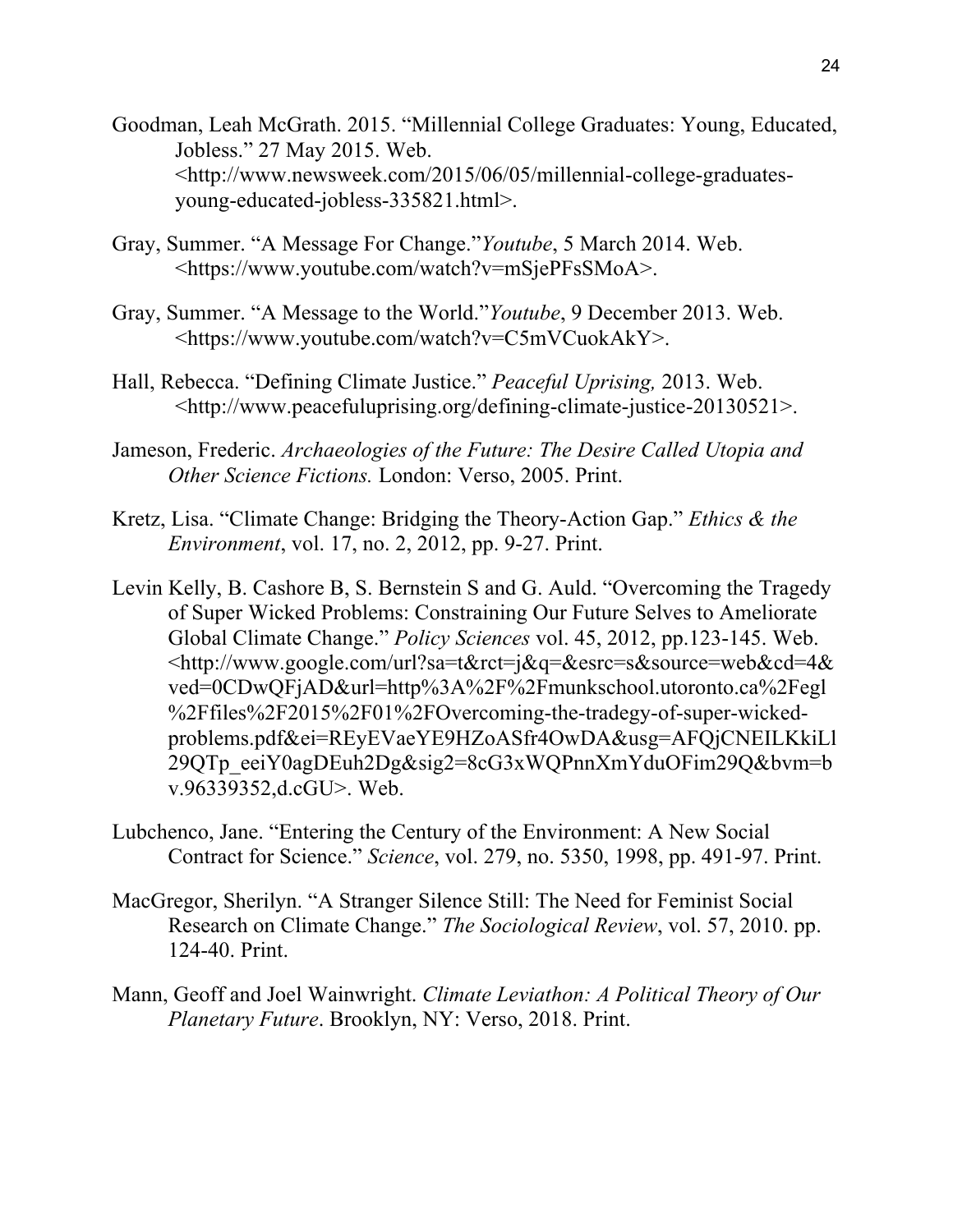- Mary Robinson Foundation and The Royal Irish Academy. *The Geography of Climate Justice*. Web. 2011. <https://www.mrfcj.org/resources/thegeography-of-climate-justice/>.
- Meadows, Dennis, Linda Booth Sweeney, and Gillian Martin Mehers. *The Climate Change Playbook: 22 Systems Thinking Games for More Effective Communciation about Climate Change*. White River Junction, VT: Chelsea Green Publishing, 2016. Print.
- Milkoreit, Manjana. "The Promise of Science Fiction: Imagination*, Storytelling, and the Politics of the Future.* Pp. 171-191 in *Re-Imagining Climate Change*, edited by Paul Wapner and Hilal Elver. New York: Routledge, 2016. Print.
- Milkoreit, Manjana, Meredith Martinez, and Joesy Eschrich. Eds. *Everything Change: An Anthology of Climate Fiction*. Arizona State University Center for Science and the Imagination, 2016. Web. <https://climateimagination.asu.edu/everything-change/>.
- Moore, Hilary and Joshua Kahn Russel. *Organizing Cools the Planet: Tools and Reflections to Navigate the Climate Crisis*. Oakland: PM Press, 2011. Print.
- NAACP. *Teaching Intersectionality and Environmental Justice in Our Classrooms*. n.d... Web. <http://www.naacp.org/climate-justice-resources/>.
- Naomi Klein. *This Changes Everything: Capitalism versus the Climate*. New York: Simon and Schuster, 2014. Print.
- Nelson, Ariel C and Janet Walker. Forthcoming. "Risk, Law, and Media: A Case of Climate Change." In *The Routledge Companion to Media and Risk*, edited by Bhaskar Sarkar, and Bishnupriya Ghosh. New York: Routledge.
- Ord, Jon. "John Dewey and Experiential Learning: Developing the theory of youth work." *Youth and Policy*, vol. 108, 2012, pp. 55-72. Print.
- Sabin, Paul. ""The Ultimate Environmental Dilemma": Making a Place for Historians in the Climate Change and Energy Debates." *Environmental History*, vol. 15, no. 1, 2010, pp. 76-93. Print.
- Seager, Joni. "Death by Degrees: Taking a Feminist Hard Look at the 2° Climate Policy." *KVINDER, KØN & FORSKNING*, vol. 3, no. 4, 2009, pp. 11-21. Print.